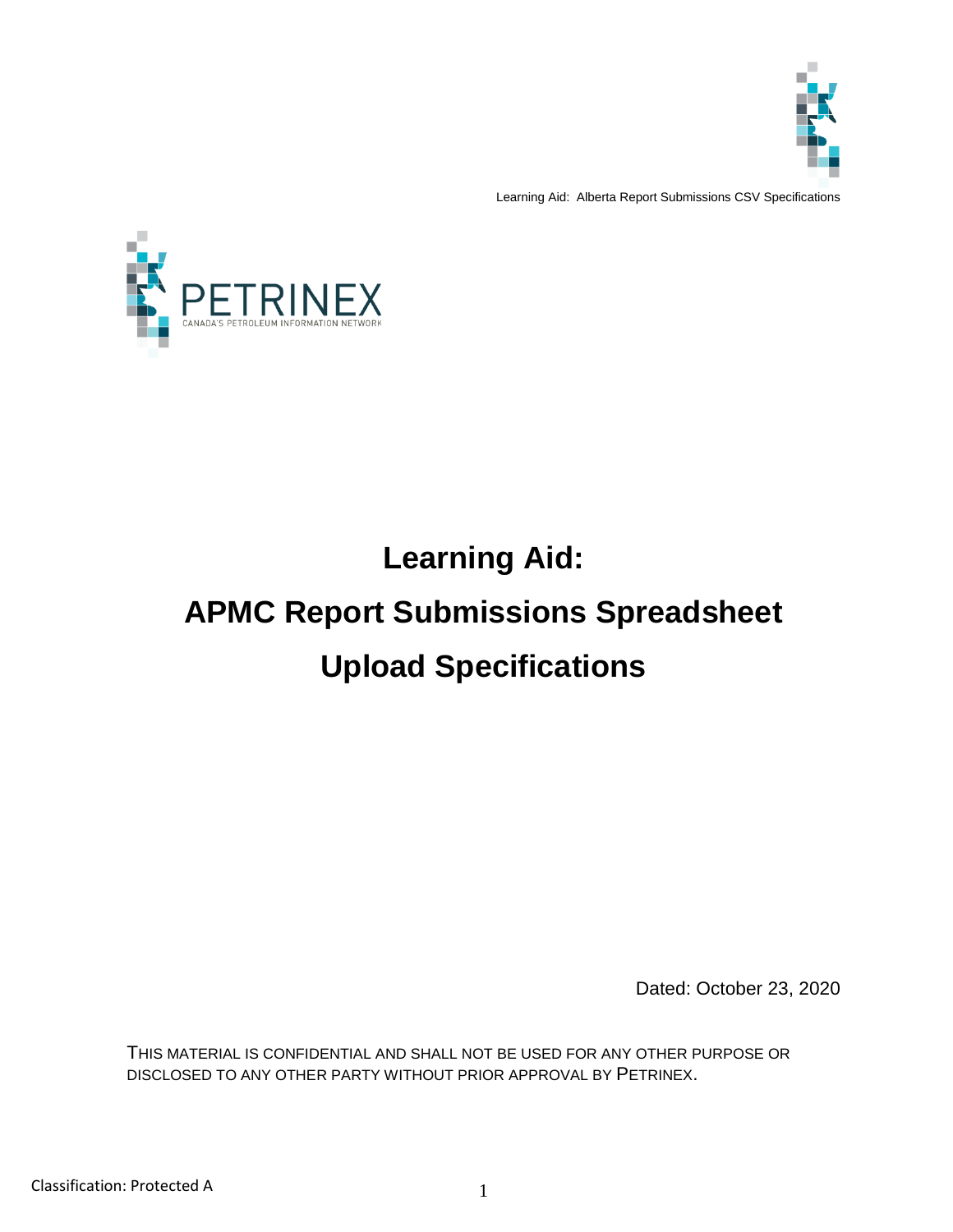

# Table of Contents

| Alberta Report EQ Invoice Submission Worksheet Format (inc. CSV example)7         |  |
|-----------------------------------------------------------------------------------|--|
| Alberta Report Tariff Invoice Submission Worksheet Form (inc. CSV example) 12     |  |
| Alberta Report Single Shipper Invoice (SSI) Submission Worksheet Format (inc. CSV |  |
|                                                                                   |  |
|                                                                                   |  |
|                                                                                   |  |
|                                                                                   |  |
| Appendix D – Acceptable Out-of-Province Facilities for Submitting Facility and    |  |
|                                                                                   |  |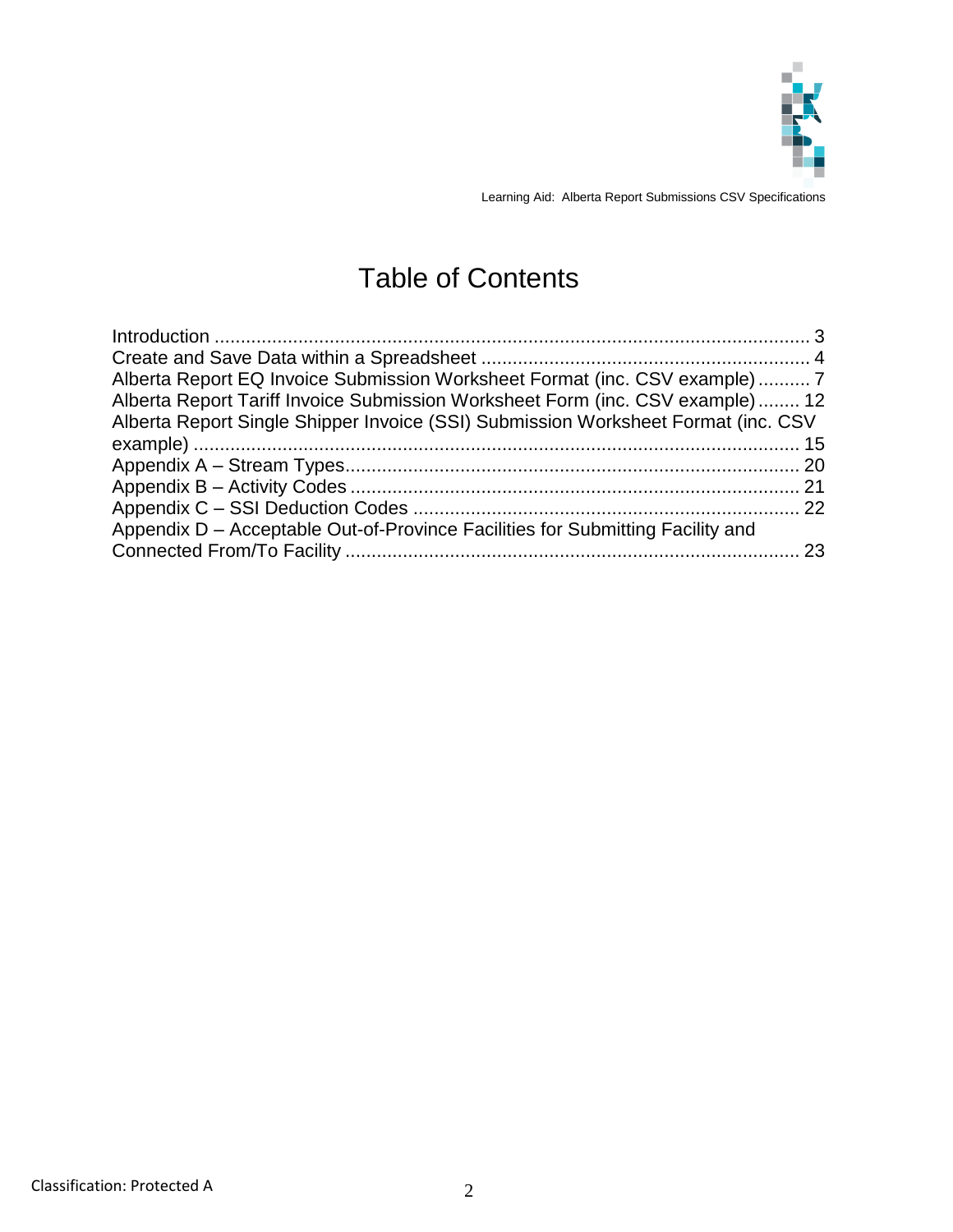

#### **Introduction**

There are two main ways that you can submit monthly data to Petrinex. You can submit data:

- **Online**. The Petrinex online forms allow you to enter data that is reported to Petrinex.
- **Batch upload process**. In a batch submission, you create data in your internal system, and then upload it to Petrinex. The standard for batch file submission is XML (Extensible Markup Language). You can also create your data in spreadsheets, and upload this data directly to Petrinex as a CSV (Comma Separated Values) file.

You may upload data in spreadsheets for a variety of processes including:

 **APMC Report Submissions** – submit mandatory information as required by Alberta Energy and the Alberta Petroleum Marketing Commission with regard to a Shippers' Balance from a Pipeline/Terminal or Custom Treating facility.

**Note**: Each spreadsheet upload is considered a full-facility replacement for the reported month. Each upload that you make to Petrinex overwrites earlier uploads, therefore new submissions must include all data for the month. If you report additional data after the first submission, then you must resubmit the initial data, along with the new data.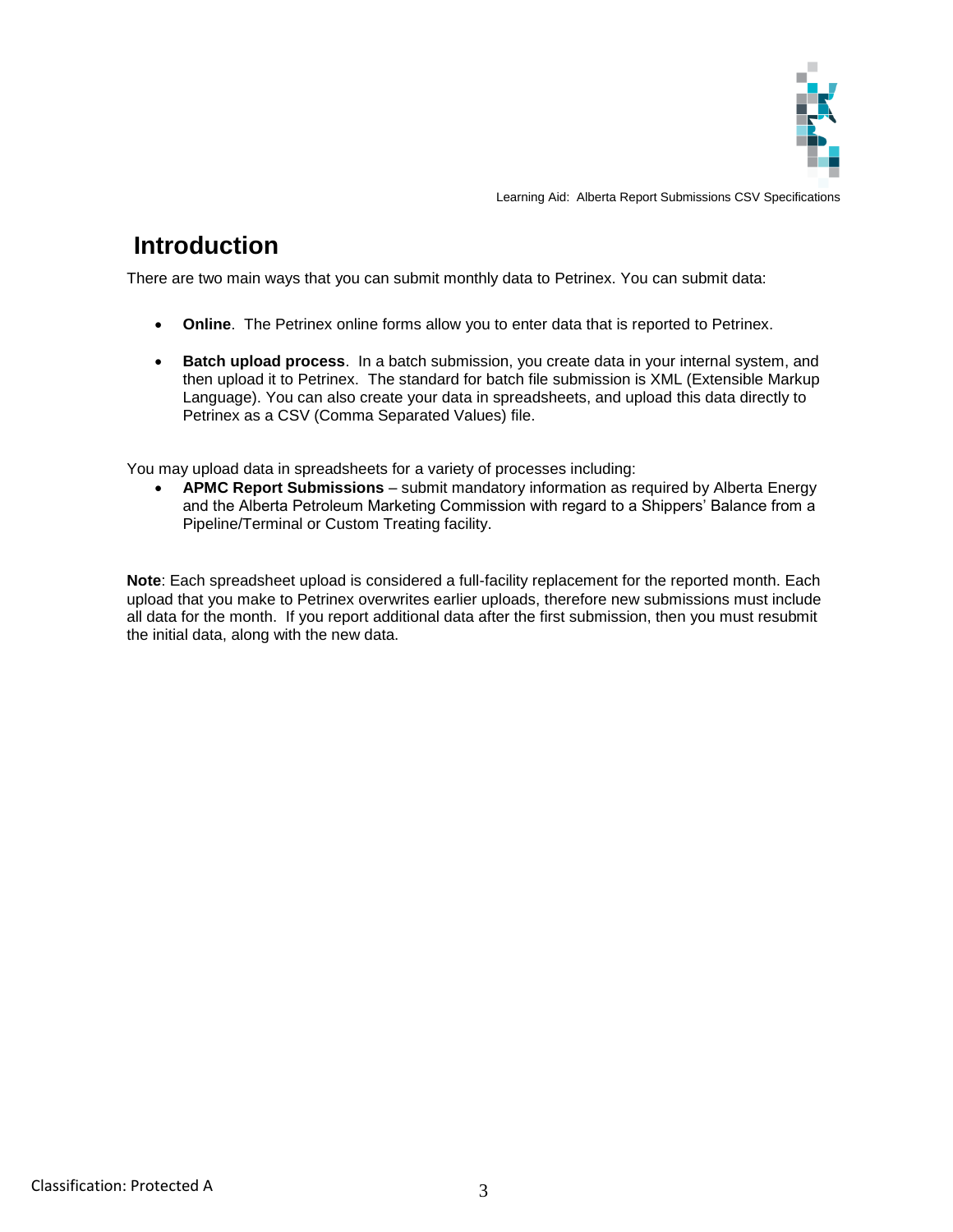

#### **Create and Save Data within a Spreadsheet**

You must follow specific rules to create and save data in a spreadsheet for upload to Petrinex. For example, you can only upload data created within a spreadsheet, if that data is saved as a CSV (Comma Separated Values) file. Petrinex does not accept data on a spreadsheet saved as any other format. You may create spreadsheets in any spreadsheet software (such as Microsoft Excel) that can save as a CSV file.

For illustration purposes only, Microsoft Excel conventions are used in the following step-by-step procedures. In this example, we use the terms spreadsheet and worksheet. A worksheet is an individual page that is organized into columns and rows, and is always stored in spreadsheet. A spreadsheet may contain many worksheets. Note: Microsoft Excel refers to spreadsheets as workbooks.

Follow these steps to create, and save data within a spreadsheet before uploading the data to Petrinex.

- **Step 1.** Download the worksheet template for the work process data that you want to upload.
	- To download the worksheet template, complete the following steps.
		- a. Go to the Resource Centre website page
		- b. Click the Job Aid APMC Report Submissions Spreadsheet Upload Templates.
- **Step 2.** Create a new worksheet from the template.
	- a. Create a new worksheet within your existing spreadsheet.
	- b. Copy the provided template into your new worksheet, or type the header row from the template into your new worksheet. Row 1, the header row, must contain the column descriptions in your new worksheet.

**Note: You may only include one work process (APMC Report (Invoice) submission) per worksheet, but you may include multiple facilities (note the data must be sorted by invoice number) when submitting a file to Petrinex. The order of the header row must match the order that is specified in the templates for APMC Report Submission work processes.**

|  | <b>Header Row</b> |   |      |      |         |            |
|--|-------------------|---|------|------|---------|------------|
|  |                   |   |      |      |         | Submitting |
|  |                   |   |      |      | ⊦Format | Facility   |
|  |                   |   | Verb | Noun | Version | Province   |
|  |                   | っ |      |      |         |            |
|  |                   | 3 |      |      |         |            |
|  |                   |   |      |      |         |            |

- **Step 3.** Enter the data from your existing spreadsheet into the new worksheet. Starting in Row 2, copy, move, paste, or link the appropriate data from your spreadsheet into the new worksheet.
- **Step 4.** Select/highlight all data on the worksheet. Choose Format Cells Number (tab) and choose Text. Click OK. All data on the worksheet must be in text format prior to saving in .csv format.
- **Step 5.** Save your new worksheet. You may only save the worksheet in CSV format for upload to Petrinex. Further, only the active worksheet may be saved as a CSV file. Multiple worksheets, within a single spreadsheet, must be saved as individual CSV files, and uploaded separately.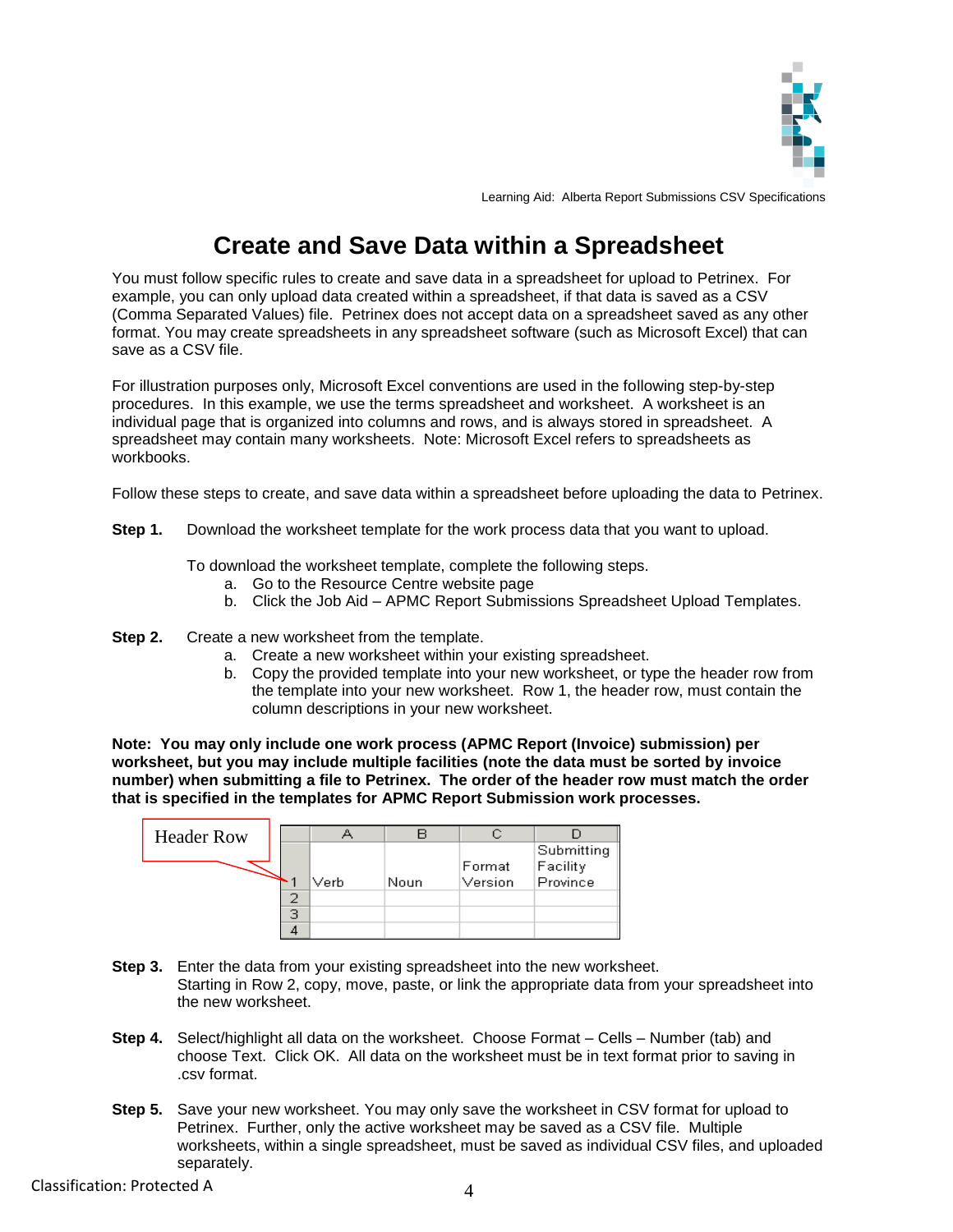

- a. On the File menu, select **Save As**
- b. Type the file name that you want to use
- c. Select the CSV (Comma delimited) (\*.csv) file type
- d. Click **Save**. The following message appears.

| <b>Microsoft Excel</b> |                                                                                                                                                                                                                                                                                                                                                            |
|------------------------|------------------------------------------------------------------------------------------------------------------------------------------------------------------------------------------------------------------------------------------------------------------------------------------------------------------------------------------------------------|
|                        | test file.csv may contain features that are not compatible with CSV (Comma delimited). Do you want to keep the workbook in this format?<br>. To keep this format, which leaves out any incompatible features, click Yes.<br>. To preserve the features, click No. Then save a copy in the latest Excel format.<br>. To see what might be lost, click Help. |
|                        | <b>No</b><br>Yes<br><b>Help</b>                                                                                                                                                                                                                                                                                                                            |

#### e. Click Yes.

If you were to open this worksheet at this point, you will lose all of the preceding zero's in any of the data. Example BA Code 0123 would show as 123, Facility Identifier 0000123 would show as 123. If you were to upload this document to Petrinex in this manner it would not be accepted as it would not meet the required schema. Therefore we need to create a worksheet in text to upload.

- a. Open a new Excel worksheet, and click on Data to import your saved worksheet into this new worksheet.
- b. Click "From Text" to open the Import Text file window
- c. Highlight the document that you previously saved and click Import.
- d. This opens the Text Import Wizard:
	- 1. Click the radio button Delimited and click Next
	- 2. Change the radio button under Delimiters from Tab to Comma and click Next.
	- 3. You will want to change all of the columns to be Text rather than General. To do this – Hold down the Shift Key and using the scroll bar on the bottom bring it as far to the right as you can. This will highlight all of the columns.
	- 4. Click the radio button Text
	- 5. Click Finish
	- 6. You are now asked where you want to put the data? Click the radio button Existing Worksheet and click OK.
	- 7. Save the new worksheet in a .csv file format you can overwrite the original if you choose to ensure that you do not try to upload the wrong version.

Large files may be compressed, using the file compression utilities PKZIP or WinZip, or the built-in compression utility within Microsoft XP (referred to as NTFS compression). When using WinZip, files must be compressed in the **Normal** compression mode, as shown below. It is recommended that any files over 5Mg should be zipped.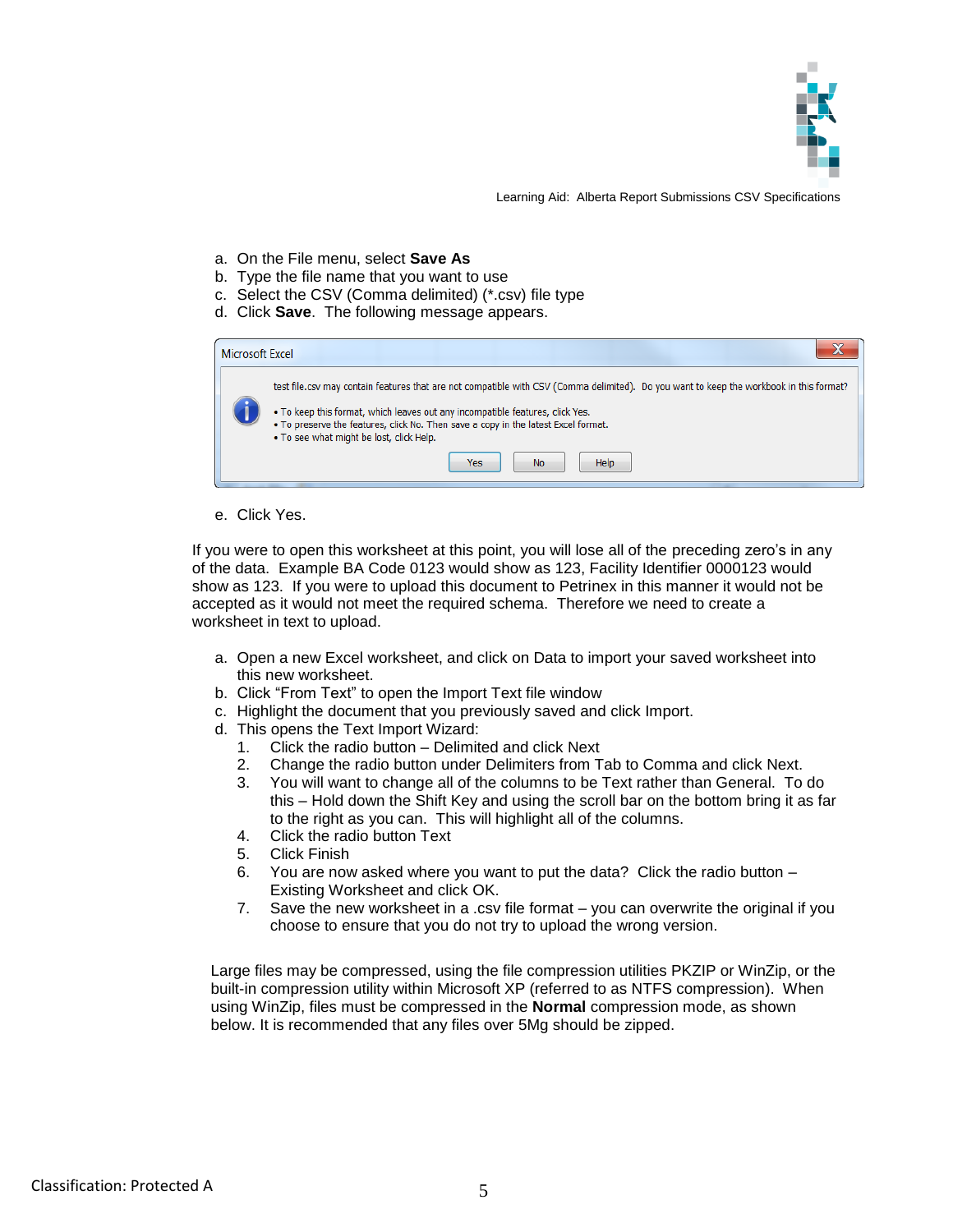



Note: only one file can be included in a zipped file.

- **Step 6.** Submit the saved worksheet (with the .csv file extension) to Petrinex. You may only upload one file to Petrinex at a time.
	- a. Access Petrinex, using your Web browser.
	- b. On the Main Menu, select **Data Submission** and then **Batch Upload**.
	- c. Type in your CSV file location and name, or use the **Browse** button to locate the file.
	- d. Click **Upload**. You will receive an onscreen message indicating if the file is uploaded successfully. We recommend that you record the file incoming key number. If the batch was to fail, this number will help the Petrinex staff in assisting in determining the cause of the failure.
	- e. You will receive an e-mail notification detailing the results of the upload when Petrinex has processed the submitted upload.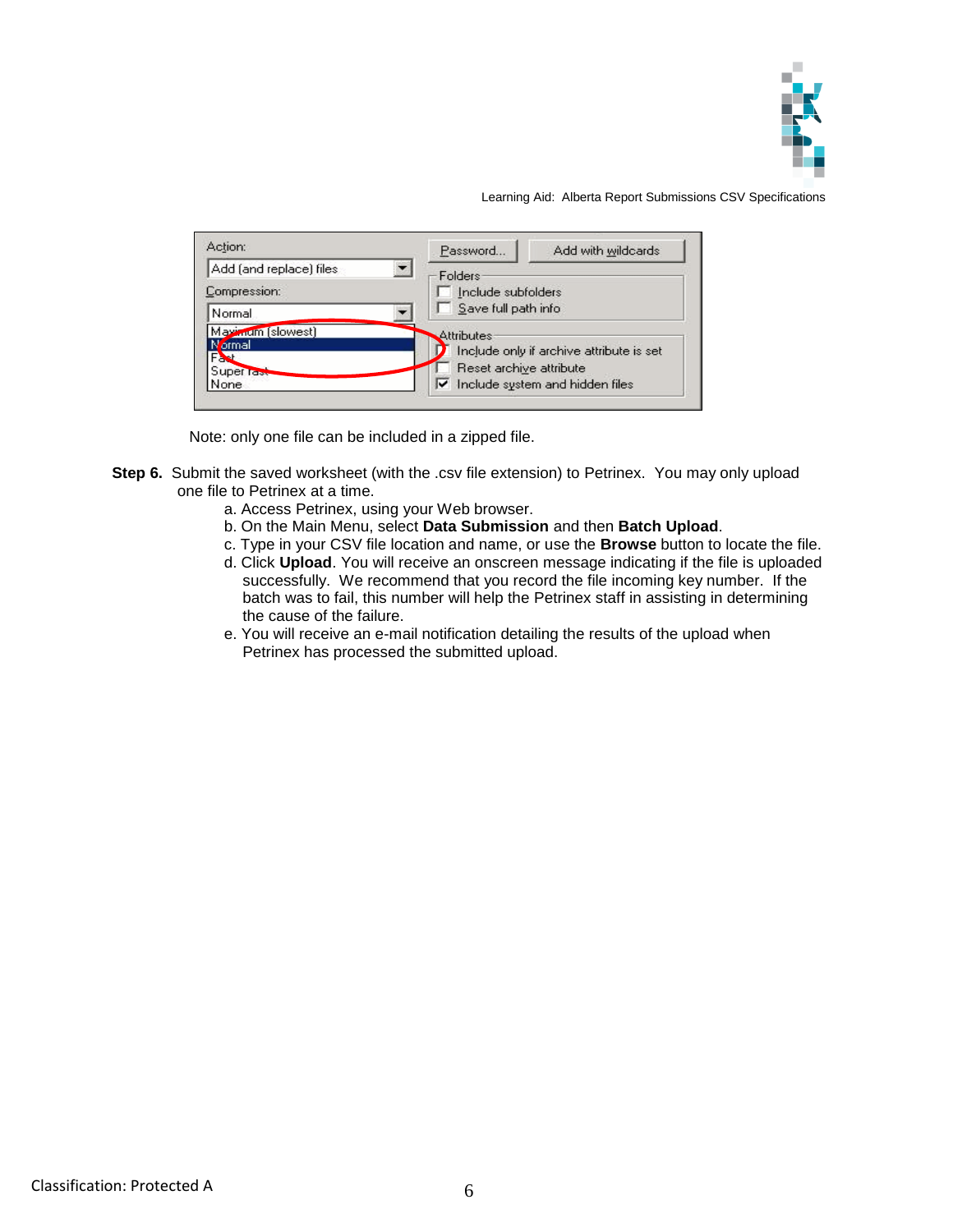

### **Alberta Report EQ Invoice Submission Worksheet Format**

| <b>Spreadsheet</b><br>Column | Data element              | <b>Example Field</b><br><b>Content</b> | <b>Format</b>                       | <b>Required</b><br>on each<br>row? Y/N | <b>Invoice</b><br><b>Section info</b><br>only | <b>Comments</b>                                      |
|------------------------------|---------------------------|----------------------------------------|-------------------------------------|----------------------------------------|-----------------------------------------------|------------------------------------------------------|
| A                            | Verb                      | <b>ADD</b>                             |                                     | Y                                      | Header                                        | ADD is the only valid verb                           |
| $\sf B$                      | Noun                      | <b>EQINVOICE</b>                       |                                     | Y                                      | Header                                        | EQINVOICE is the only valid noun                     |
| $\mathsf C$                  | <b>Format Version</b>     | 001                                    | (prefix with 0's)                   | Y                                      | Header                                        | Current is 001                                       |
| D                            | <b>Production Month</b>   | 2016-07                                | YYYY-MM                             | $\overline{Y}$                         | Header                                        |                                                      |
| $\mathsf E$                  | <b>Invoice Number</b>     | 123456                                 | Max 255 alpha<br>numeric characters | $\overline{Y}$                         | Header                                        |                                                      |
| $\mathsf{F}$                 | Shipper BA ID             | 0PMC                                   | 4 chars                             | Y                                      | Header                                        | Must be 0PMCor its agent<br>(currently A6JG = Shell) |
| G                            | Invoice date              | 2016-08-21                             | YYYY-MM-DD                          | Y                                      | Header                                        |                                                      |
| H                            | Payment due date          | 2016-08-25                             | YYYY-MM-DD                          | Y                                      | Header                                        | Optional data if supplied it must<br>be on each row  |
|                              | <b>Contact first Name</b> | Janet                                  | Max 50 Chars                        | Y                                      | Header                                        |                                                      |
| J                            | Contact last name         | <b>Brown</b>                           | Max 50 Chars                        | $\overline{Y}$                         | Header                                        |                                                      |
| $\overline{\mathsf{K}}$      | Contact email             | jbrown@a123.ca                         | Max 128 Chars                       | Y                                      | Header                                        |                                                      |
| L                            | <b>Contact Phone</b>      | 4035551212                             | Max 24 digits                       | $\overline{Y}$                         | Header                                        |                                                      |
| M                            | Currency                  | CAD                                    | 3 chars                             | Y                                      | Header                                        | CAD or USD are the only valid<br>currencies.         |
| $\mathsf{N}$                 | Admin fees                | 150.00                                 | Max 2 decimals                      | Y                                      | Header                                        | Optional data if supplied it must<br>be on each row  |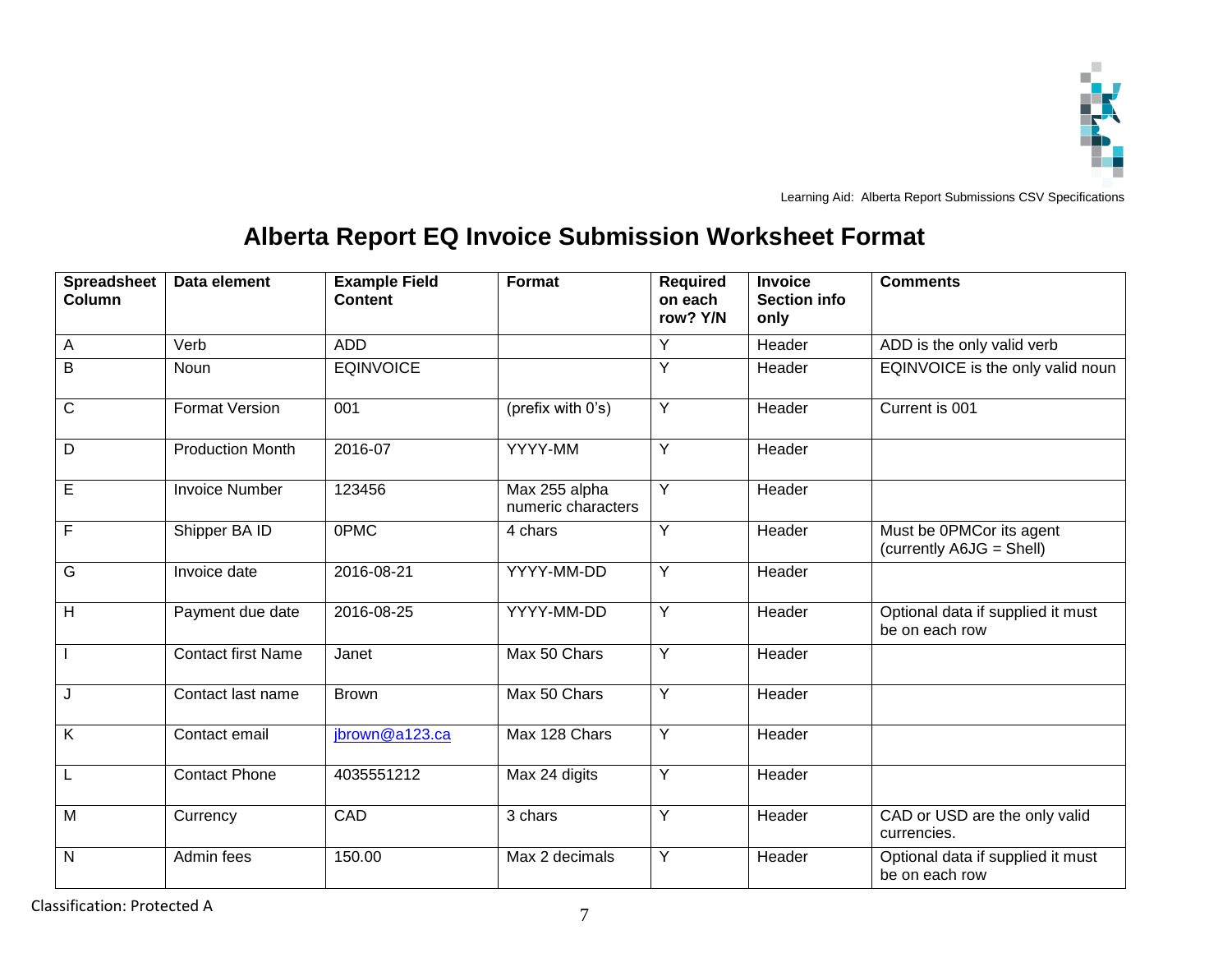

| <b>Spreadsheet</b><br>Column | Data element                                 | <b>Example Field</b><br><b>Content</b> | <b>Format</b>                 | <b>Required</b><br>on each<br>row? Y/N | Invoice<br><b>Section info</b><br>only | <b>Comments</b>                                                                                  |
|------------------------------|----------------------------------------------|----------------------------------------|-------------------------------|----------------------------------------|----------------------------------------|--------------------------------------------------------------------------------------------------|
| $\circ$                      | Subtotal                                     | 1150.0                                 | Max 2 decimals                | Υ                                      | Header                                 | Subtotal of the invoice before<br>taxes.                                                         |
| $\mathsf{P}$                 | Tax code 1                                   | <b>PST</b>                             | 3 chars                       | Y                                      | Header                                 | Optional data PST, GST, HST or<br>UST are the only valid choices, 0,<br>1 or 2 tax pairs allowed |
| Q                            | Tax Amount 1                                 | 25.00                                  | Max 2 decimals                | Y                                      | Header                                 | Optional data                                                                                    |
| $\mathsf{R}$                 | Tax code 2                                   | <b>GST</b>                             | 3 chars                       | Y                                      | Header                                 | Optional data PST, GST, HST or<br>UST are the only valid choices, 0,<br>1 or 2 tax pairs allowed |
| S                            | Tax Amount 2                                 | 50.00                                  | Max 2 decimals                | Y                                      | Header                                 | Optional data                                                                                    |
| $\mathsf{T}$                 | Total                                        | 1375.00                                | Max 2 decimals                | Y                                      | Header                                 | <b>Total Payable</b>                                                                             |
| U                            | Reference Code                               | 1234                                   | max 16 digits                 | Y                                      | Header                                 | Optional data reference to your<br>internal system                                               |
| $\vee$                       | <b>Submitting Facility</b><br>Province/State | AB                                     | 2 chars                       | Ÿ                                      | Summary                                | Province                                                                                         |
| W                            | <b>Submitting Facility</b><br><b>Type</b>    | <b>TM</b>                              | 2 chars                       | Y                                      | Summary                                | Facility type                                                                                    |
| $\overline{\mathsf{x}}$      | <b>Submitting Facility</b><br>Identifier     | 0001001                                | 7 digits (prefix with<br>0's) | Y                                      | Summary                                | Must be 7 digits                                                                                 |
| Y                            | Stream Type                                  | <b>CRD</b>                             | Max 3 char                    | Y                                      | Summary                                | See Appendix A for valid stream<br>types                                                         |
| $\overline{Z}$               | <b>Stream Differential</b>                   | 46.627008                              | Max 6 digits after<br>decimal | Y                                      | Summary                                |                                                                                                  |
| AA                           | <b>Shipper Differential</b>                  | 38.463885                              | Max 6 digits after<br>decimal | Y                                      | Summary                                |                                                                                                  |
| AB                           | <b>Stream Density</b>                        | 899.2                                  | Max 1 digit after<br>decimal  | Y                                      | Summary                                |                                                                                                  |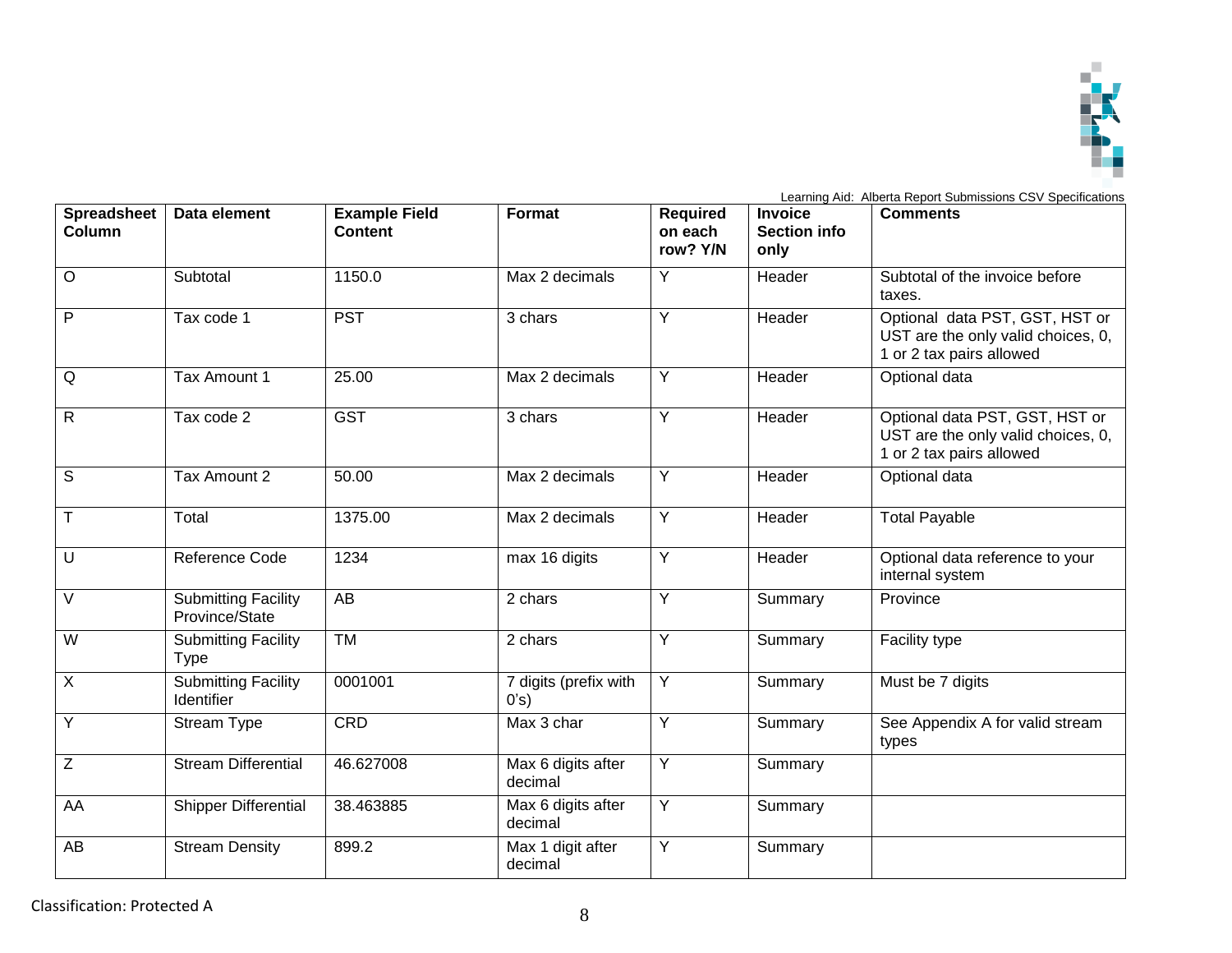

| <b>Spreadsheet</b><br>Column | Data element                                    | <b>Example Field</b><br><b>Content</b> | <b>Format</b>                 | <b>Required</b><br>on each<br>row? Y/N | Invoice<br><b>Section info</b><br>only | <b>Comments</b>                                       |
|------------------------------|-------------------------------------------------|----------------------------------------|-------------------------------|----------------------------------------|----------------------------------------|-------------------------------------------------------|
| AC                           | <b>Stream Sulphur</b>                           | 2.23                                   | Max 2 digits after<br>decimal | Y                                      | Summary                                |                                                       |
| AD                           | <b>Summary Stream</b><br>Volume                 |                                        | Max 1 digit after<br>decimal  | Υ                                      | Summary                                |                                                       |
| AE                           | <b>Summary Stream</b><br>Value                  |                                        | Max 2 digits after<br>decimal | Y                                      | Summary                                |                                                       |
| AF                           | <b>Summary Shipper</b><br>Volume                |                                        | Max 1 digit after<br>decimal  | Y                                      | Summary                                |                                                       |
| AG                           | <b>Summary Shipper</b><br>Value                 |                                        | Max 2 digits after<br>decimal | Y                                      | Summary                                |                                                       |
| AH                           | <b>Summary Subtotal</b>                         |                                        | Max 2 digits after<br>decimal | Y                                      | Summary                                |                                                       |
| AI                           | Activity                                        | <b>RECCON</b>                          | max 12 chars                  | $\mathsf{N}$                           | Detail                                 | See Appendix B for valid activities                   |
| AJ                           | Description                                     |                                        | Max 255 Chars                 | N                                      | Detail                                 | Optional data unless Activity is<br><b>OTHER</b>      |
| AK                           | Connected From/To<br><b>Facility Province</b>   | AB                                     | 2 chars                       | N                                      | Detail                                 | Can be AB, SK or BC                                   |
| <b>AL</b>                    | Connected From/To<br><b>Facility Type</b>       | <b>BT</b>                              | 2 chars                       | $\mathsf{N}$                           | Detail                                 | Must be valid facility type                           |
| AM                           | Connected From/To<br><b>Facility Identifier</b> | 100055                                 | 7 digits (prefix with<br>0's) | $\overline{N}$                         | Detail                                 | Must be 7 digits                                      |
| AN                           | From/To Facility<br>Province                    | AB                                     | 2 chars                       | $\mathsf{N}$                           | Detail                                 | Must be AB                                            |
| AO                           | From/To Facility<br><b>Type</b>                 | BT                                     | 2 chars                       | N                                      | Detail                                 | Must be BT                                            |
| AP                           | From/To Facility<br>Identifier                  | 0001011                                | 7 digits (prefix with<br>0's) | $\mathsf{N}$                           | Detail                                 | Must be 7 digits                                      |
| AQ                           | From/To BA                                      |                                        |                               | $\mathsf{N}$                           | Detail                                 | Leave this blank it is not required<br>for EQ invoice |
| <b>AR</b>                    | From/To BA ID                                   |                                        |                               | $\mathsf{N}$                           | Detail                                 | Leave this blank it is not required                   |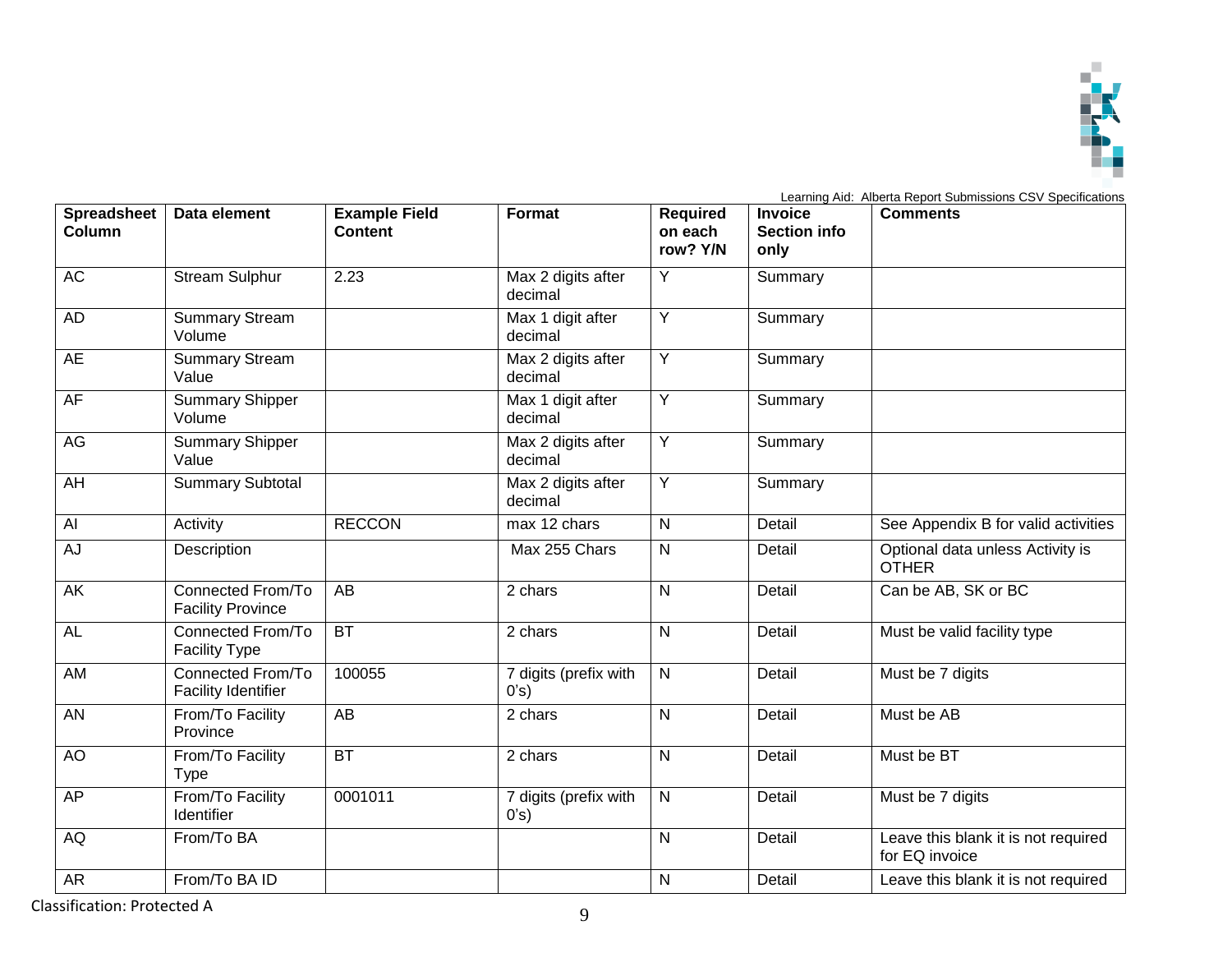

| <b>Spreadsheet</b><br>Column | Data element             | <b>Example Field</b><br><b>Content</b> | <b>Format</b>                 | <b>Required</b><br>on each<br>row? Y/N | <b>Invoice</b><br><b>Section info</b><br>only | <b>Comments</b>                                                         |
|------------------------------|--------------------------|----------------------------------------|-------------------------------|----------------------------------------|-----------------------------------------------|-------------------------------------------------------------------------|
|                              | Province/State           |                                        |                               |                                        |                                               | for EQ invoice                                                          |
| AS                           | Differential             |                                        | Max 6 digits after<br>decimal | $\mathsf{N}$                           | Detail                                        | Required data associated with the<br>detail row                         |
| AT                           | <b>Stream Volume</b>     |                                        | Max 1 digit after<br>decimal  | $\mathsf{N}$                           | Detail                                        | Required data associated with the<br>detail row                         |
| <b>AU</b>                    | <b>Stream Value</b>      |                                        | Max 2 digits after<br>decimal | $\mathsf{N}$                           | Detail                                        | Required data associated with the<br>detail row                         |
| AV                           | Shipper Volume           |                                        | Max 1 digit after<br>decimal  | $\overline{\mathsf{N}}$                | Detail                                        | Required data associated with the<br>detail row                         |
| AW                           | Shipper Value            |                                        | Max 2 digits after<br>decimal | $\mathsf{N}$                           | Detail                                        | Required data associated with the<br>detail row                         |
| <b>AX</b>                    | Density                  |                                        | Max 1 digit after<br>decimal  | $\mathsf{N}$                           | Detail                                        | Required data associated with the<br>detail row                         |
| AY                           | <b>Density Qualifier</b> |                                        | Max 1 char                    | N                                      | Detail                                        | Must be one of the following:                                           |
|                              |                          |                                        |                               |                                        |                                               | A - Analysis                                                            |
|                              |                          |                                        |                               |                                        |                                               | $E -$ Estimate                                                          |
|                              |                          |                                        |                               |                                        |                                               | $P - Penalty$                                                           |
|                              |                          |                                        |                               |                                        |                                               | W - Weighted Average                                                    |
| AZ                           | Density date             |                                        | YYYY-MM                       | N                                      | Detail                                        | Optional data associated with the<br>detail row                         |
| <b>BA</b>                    | Sulphur                  |                                        | Max 2 digits after<br>decimal | N                                      | Detail                                        | Required data associated with the<br>detail row                         |
| <b>BB</b>                    | <b>Sulphur Qualifier</b> |                                        | Max 1 char                    | $\overline{N}$                         | Detail                                        | Must be one of the following:                                           |
|                              |                          |                                        |                               |                                        |                                               | A - Analysis<br>$E -$ Estimate<br>$P - Penalty$<br>W - Weighted Average |
| <b>BC</b>                    | <b>Sulphur Date</b>      |                                        | YYYY-MM                       | N                                      | Detail                                        | Optional data associated with the<br>detail row                         |
| <b>BD</b>                    | <b>Butane</b>            |                                        | Max 2 digit after             | $\mathsf{N}$                           | Detail                                        | Optional data associated with the                                       |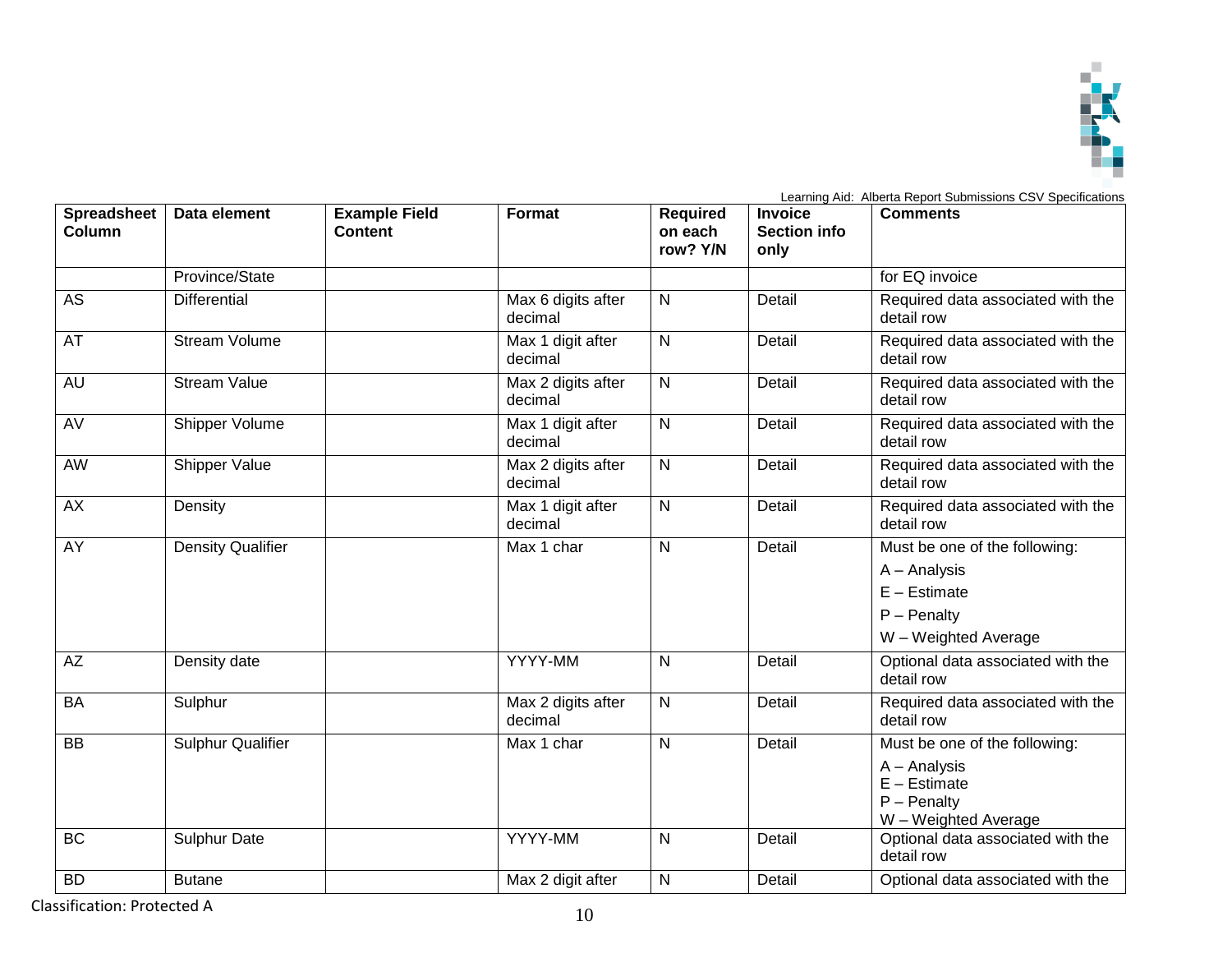

| Spreadsheet<br><b>Column</b> | Data element             | <b>Example Field</b><br><b>Content</b> | Format                       | <b>Required</b><br>on each<br>row? Y/N | <b>Invoice</b><br><b>Section info</b><br>only | <b>Comments</b>                                                                                          |
|------------------------------|--------------------------|----------------------------------------|------------------------------|----------------------------------------|-----------------------------------------------|----------------------------------------------------------------------------------------------------------|
|                              |                          |                                        | decimal                      |                                        |                                               | detail row                                                                                               |
| <b>BE</b>                    | <b>Butane Qualifier</b>  |                                        | Max 1 char                   | N                                      | Detail                                        | Must be one of the following:<br>A - Analysis<br>$E -$ Estimate<br>$P - Penalty$<br>W - Weighted Average |
| <b>BF</b>                    | <b>Butane Date</b>       |                                        | YYYY-MM                      | N                                      | Detail                                        | Optional data associated with the<br>detail row                                                          |
| <b>BG</b>                    | Propane                  |                                        | Max 2 digit after<br>decimal | N                                      | Detail                                        | Optional data associated with the<br>detail row                                                          |
| <b>BH</b>                    | <b>Propane Qualifier</b> |                                        | Max 1 char                   | N                                      | Detail                                        | Must be one of the following:<br>A - Analysis<br>$E -$ Estimate<br>$P - Penalty$<br>W - Weighted Average |
| BI                           | Propane Date             |                                        | YYYY-MM                      | N                                      | Detail                                        | Optional data associated with the<br>detail row                                                          |

**Please note: When including Header information each row must include the same information. Please note: Optional Data if supplied must be in each row if "Required on each row?" is Y**

**NOTE:** Please double-click [here](https://www.petrinex.ca/LC/Documents/EQ_CSV_Example.xlsx) to view/edit the CSV format.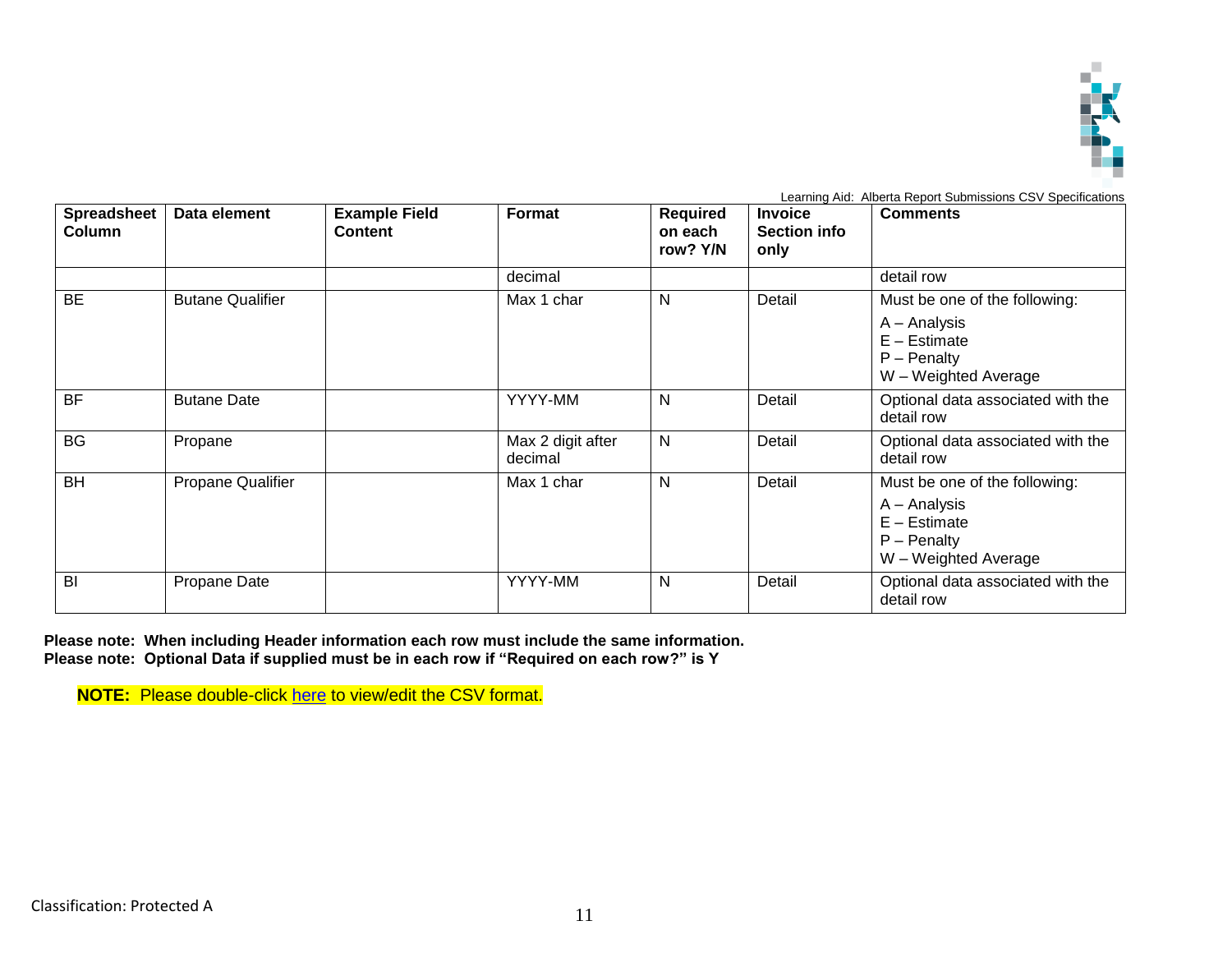

### **Alberta Report Tariff Invoice Submission Worksheet Form**

| <b>Spreadsheet</b><br>Column | Data element              | <b>Example Field</b><br><b>Content</b> | Format                              | <b>Required on</b><br>each row?<br>Y/N | <b>Invoice</b><br><b>Section info</b><br>only | <b>Comments</b>                                           |
|------------------------------|---------------------------|----------------------------------------|-------------------------------------|----------------------------------------|-----------------------------------------------|-----------------------------------------------------------|
| A                            | Verb                      | <b>ADD</b>                             |                                     | Υ                                      | Header                                        | ADD is the only valid verb                                |
| B                            | <b>Noun</b>               | <b>TRINVOICE</b>                       |                                     | Y                                      | Header                                        | TRINVOICE is the only valid noun                          |
| C                            | <b>Format Version</b>     | 001                                    | (prefix with 0's)                   | Y                                      | Header                                        | Current is 001                                            |
| D                            | <b>Production Month</b>   | 2016-07                                | YYYY-MM                             | Y                                      | Header                                        |                                                           |
| E                            | <b>Invoice Number</b>     | 123456                                 | Max 255 alpha<br>numeric characters | Y                                      | Header                                        |                                                           |
| F                            | Shipper BA ID             | 0PMC                                   | 4 chars                             | Y                                      | Header                                        | Must be 0PMC or its agent (currently<br>$A6JG = Shell)$   |
| G                            | Invoice date              | 2016-08-21                             | YYYY-MM-DD                          | Y                                      | Header                                        |                                                           |
| Н                            | Payment due date          | 2016-08-25                             | YYYY-MM-DD                          | Y                                      | Header                                        | Optional data                                             |
|                              | <b>Contact first Name</b> | Janet                                  | Max 50 Chars                        | Y                                      | Header                                        |                                                           |
| J                            | Contact last name         | <b>Brown</b>                           | Max 50 Chars                        | Y                                      | Header                                        |                                                           |
| Κ                            | Contact email             | jbrown@a123.ca                         | Max 128 Chars                       | Y                                      | Header                                        |                                                           |
|                              | <b>Contact Phone</b>      | 4035551212                             | Max 24 Chars                        | Y                                      | Header                                        |                                                           |
| M                            | Currency                  | CAD                                    | 3 chars                             | Y                                      | Header                                        | CAD or USD are the only valid<br>currencies.              |
| N                            | Admin fees                | 150.00                                 | Max 2 digits after<br>decimal       | Y                                      | Header                                        | Optional data                                             |
| $\circ$                      | Subtotal                  |                                        | Max 2 digits after<br>decimal       | Y                                      | Header                                        | Subtotal of the invoice before taxes.                     |
| P                            | Tax code 1                |                                        |                                     | Y                                      | Header                                        | Leave this blank it is not required for<br>Tariff invoice |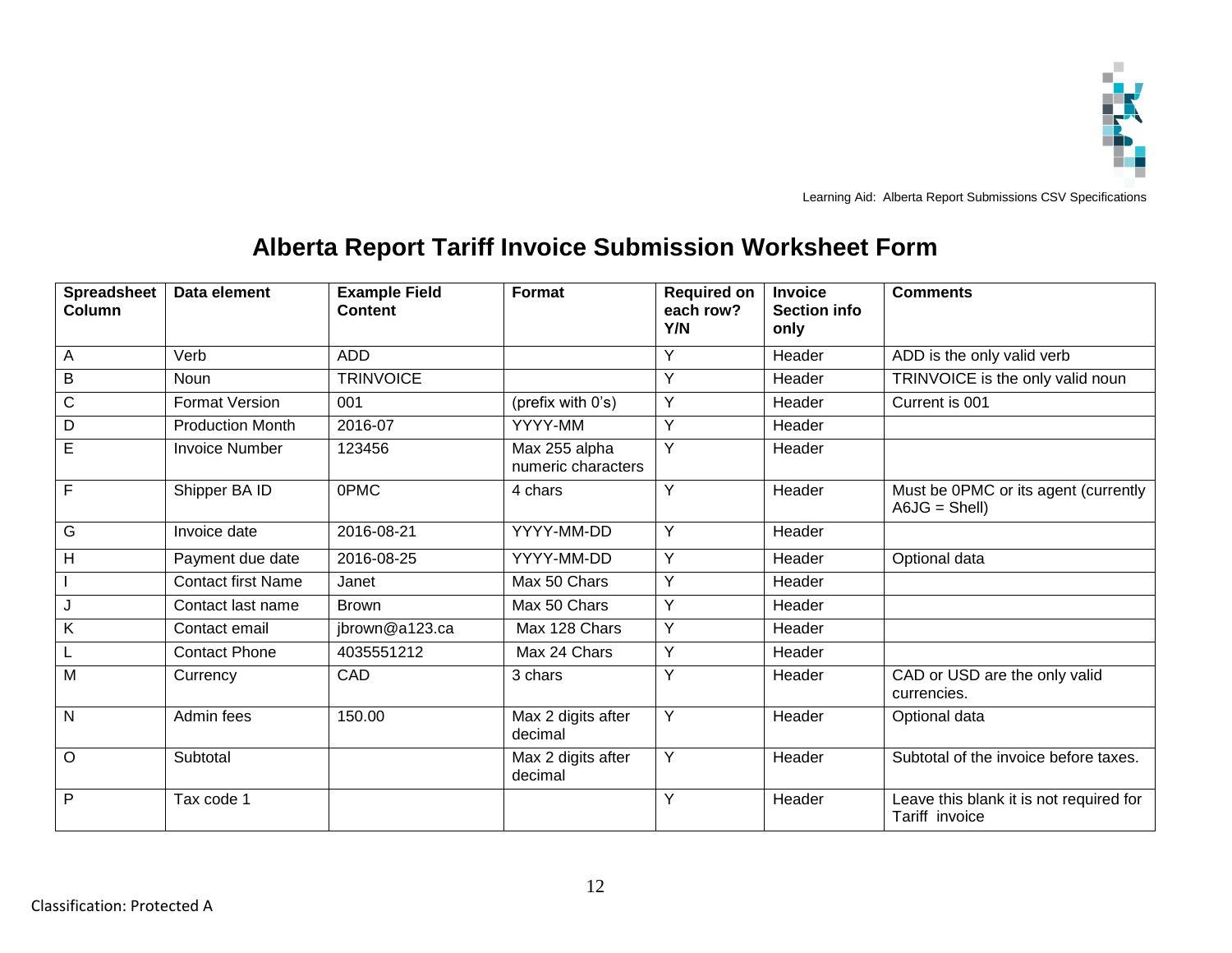

| <b>Spreadsheet</b><br>Column | Data element                                    | <b>Example Field</b><br><b>Content</b> | Format                        | <b>Required on</b><br>each row?<br>Y/N | <b>Invoice</b><br><b>Section info</b><br>only | <b>Comments</b>                                                                        |
|------------------------------|-------------------------------------------------|----------------------------------------|-------------------------------|----------------------------------------|-----------------------------------------------|----------------------------------------------------------------------------------------|
| Q                            | Tax Amount 1                                    |                                        |                               | Y                                      | Header                                        | Leave this blank it is not required for<br>Tariff invoice                              |
| $\mathsf{R}$                 | Tax code 2                                      |                                        |                               | Y                                      | Header                                        | Leave this blank it is not required for<br>Tariff invoice                              |
| S                            | Tax Amount 2                                    |                                        |                               | Y                                      | Header                                        | Leave this blank it is not required for<br>Tariff invoice                              |
| $\overline{\mathsf{T}}$      | Total                                           |                                        | Max 2 digits after<br>decimal | Y                                      | Header                                        | <b>Total Payable</b>                                                                   |
| U                            | Reference Code                                  | 1234                                   | max 16 digits                 | $\overline{Y}$                         | Header                                        | Optional data If supplied must be on<br>each row                                       |
| $\vee$                       | <b>Submitting Facility</b><br>Province/State    | AB                                     |                               | Υ                                      | Summary                                       |                                                                                        |
| $\overline{W}$               | <b>Submitting Facility</b><br>Type              | T M                                    | 2 chars                       | Y                                      | Summary                                       |                                                                                        |
| X                            | <b>Submitting Facility</b><br><b>Identifier</b> | 0001001                                | 7 digits (prefix with<br>0's  | Y                                      | Summary                                       | Must be 7 digits                                                                       |
| Y                            | Stream Type                                     | CRD                                    | Max 3 char                    | Y                                      | Summary                                       | See Appendix A for valid stream<br>types                                               |
| Z                            | Activity                                        | <b>RECCON</b>                          | max 12 chars                  | N                                      | <b>Details</b>                                | See Appendix B for valid activities                                                    |
| AA                           | Description                                     |                                        | Max 255 Chars                 | $\mathsf{N}$                           | Details                                       | Required if activity is OTHER                                                          |
| AB                           | Connected From/To<br><b>Facility Province</b>   | AB                                     | 2 chars                       | N                                      | Details                                       | Can be AB, SK or BC                                                                    |
| AC                           | Connected From/To<br><b>Facility Type</b>       | BT                                     | 2 chars                       | $\mathsf{N}$                           | <b>Details</b>                                | Must be valid facility type                                                            |
| AD                           | Connected From/To<br><b>Facility Identifier</b> | 100055                                 | 7 digits (prefix with<br>0's) | N                                      | Details                                       | Must be 7 digits<br>For a list of the applicable SK or BC<br>Facilities see Appendix B |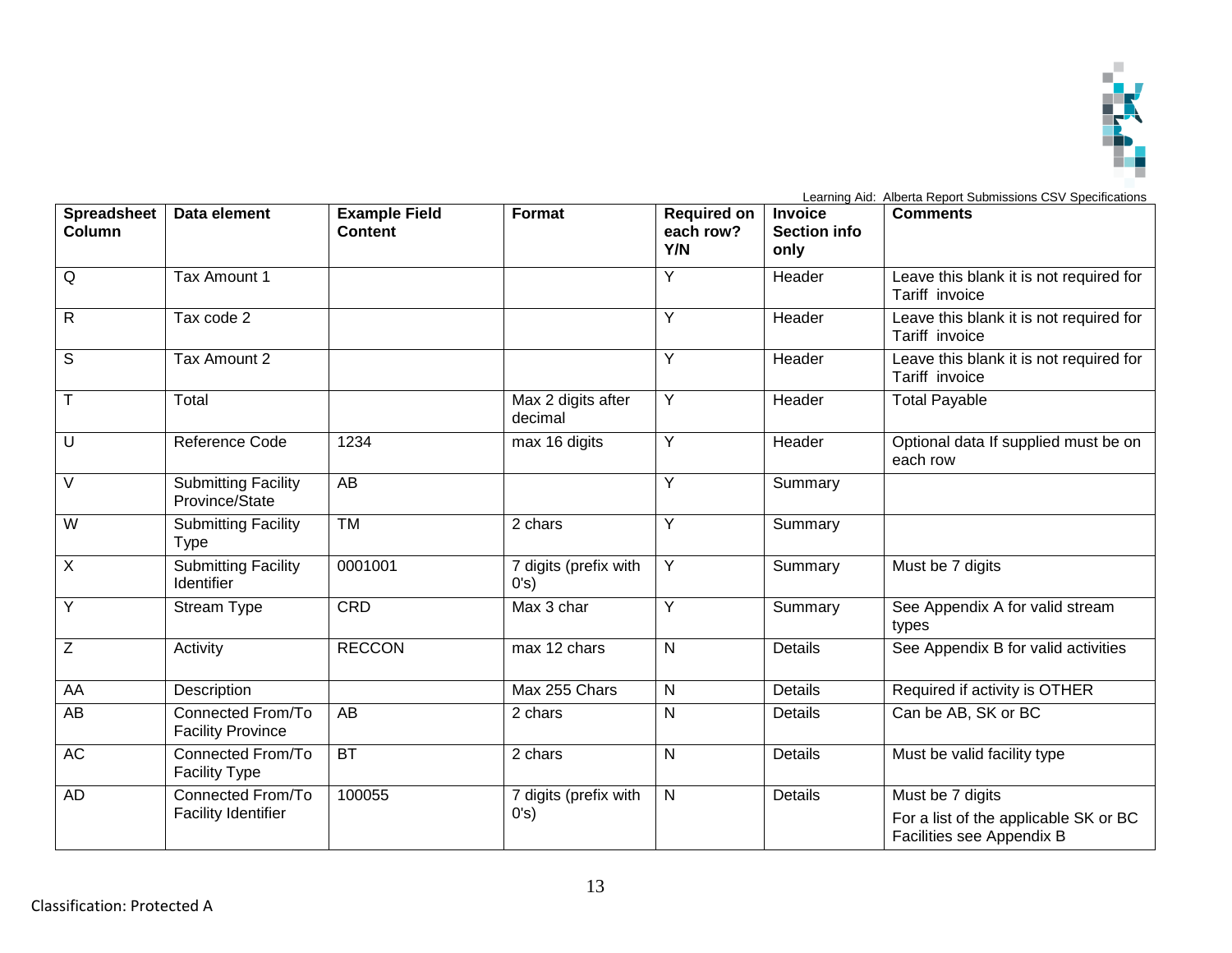

| <b>Spreadsheet</b><br>Column | Data element                    | <b>Example Field</b><br><b>Content</b> | Format                             | <b>Required on</b><br>each row?<br>Y/N | <b>Invoice</b><br><b>Section info</b><br>only | <b>Comments</b>                     |
|------------------------------|---------------------------------|----------------------------------------|------------------------------------|----------------------------------------|-----------------------------------------------|-------------------------------------|
| <b>AE</b>                    | From/To Facility<br>Province    | AB                                     | 2 chars                            | N                                      | Details                                       | Must be AB                          |
| AF                           | From/To Facility<br><b>Type</b> | <b>BT</b>                              | 2 chars                            | $\mathsf{N}$                           | Details                                       | Must be BT                          |
| AG                           | From/To Facility<br>Identifier  | 0001011                                | 7 digits (prefix with<br>0's)      | $\mathsf{N}$                           | Details                                       | Must be 7 digits                    |
| AH                           | From/To BA ID                   | 0123                                   | Max 4 char (prefix<br>with $0's$ ) | $\mathsf{N}$                           | Details                                       | Must be valid BA                    |
| AI                           | From/To BA ID<br>Province       | AB                                     | Max 2 char                         | $\mathsf{N}$                           | Details                                       | AB or SK are the only valid choices |
| AJ                           | Volume                          |                                        | Max 1 digit after<br>decimal       | $\mathsf{N}$                           | <b>Details</b>                                |                                     |
| AK                           | Rate                            |                                        | Max 6 digits after<br>decimal      | $\mathsf{N}$                           | Details                                       |                                     |
| <b>AL</b>                    | Quantity                        |                                        | Whole numbers<br>only              | $\mathsf{N}$                           | Details                                       | No decimals allowed                 |
| AM                           | Flat Fee                        |                                        | Max 2 digits after<br>decimal      | $\mathsf{N}$                           | Details                                       |                                     |
| AN                           | Value                           |                                        | Max 2 digits after<br>decimal      | $\mathsf{N}$                           | Details                                       |                                     |

**Please note: When including Header information each row must include the same information. Please note: Optional Data if supplied must be in each row if "Required on each row?" is Y**

**NOTE:** Please double-click [here](https://www.petrinex.ca/LC/Documents/TRF_CSV_Example.xlsx) to view/edit the CSV format.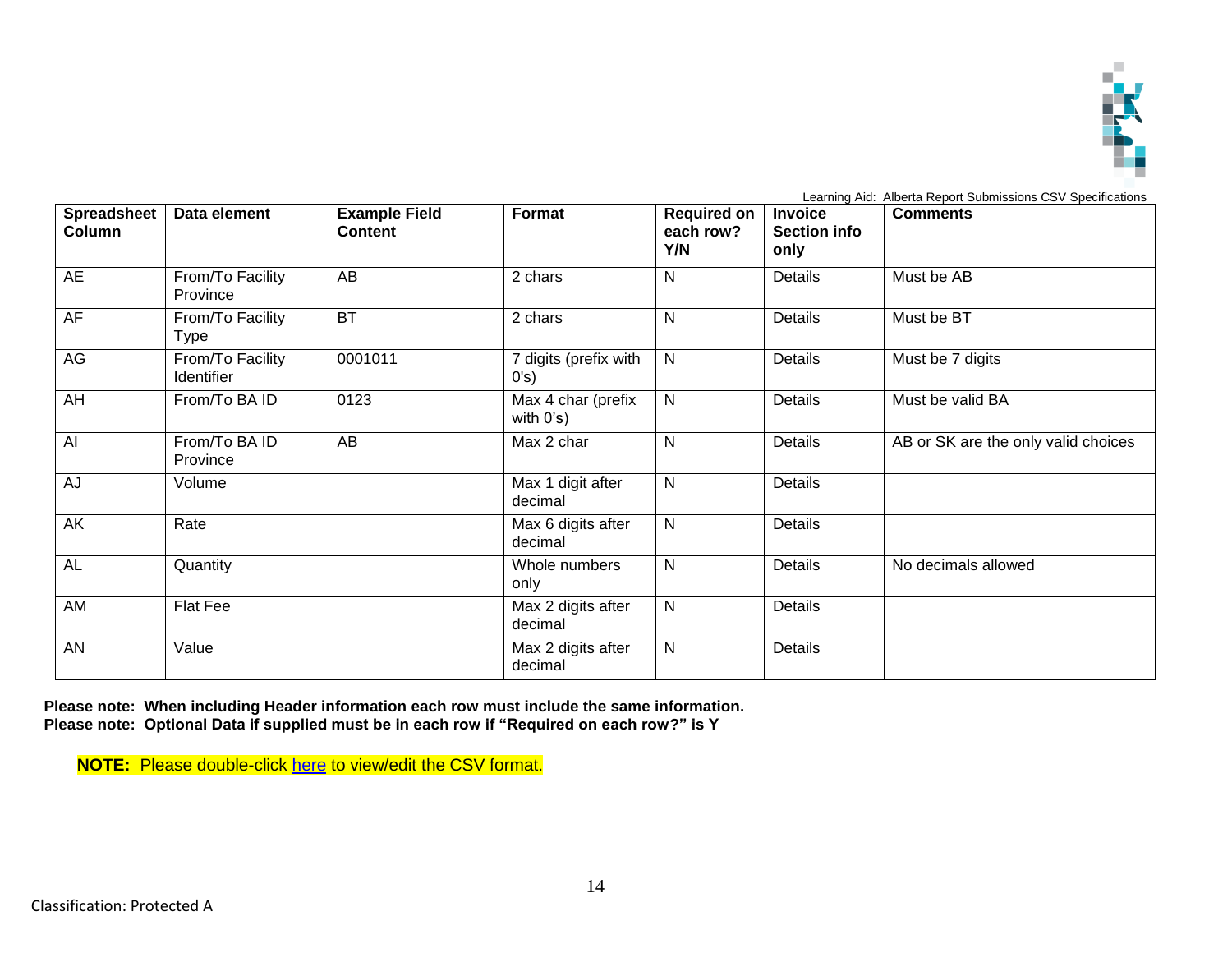

### **Alberta Report Single Shipper Invoice (SSI) Submission Worksheet Format**

| <b>Spreadsheet</b><br>Column | Data element              | <b>Example Field</b><br><b>Content</b> | Format                              | <b>Required</b><br>on each<br>row? Y/N | <b>Invoice</b><br><b>Section info</b><br>only | <b>Comments</b>                                         |
|------------------------------|---------------------------|----------------------------------------|-------------------------------------|----------------------------------------|-----------------------------------------------|---------------------------------------------------------|
| A                            | Verb                      | <b>ADD</b>                             |                                     | Y                                      | Header                                        | ADD is the only valid verb                              |
| $\sf B$                      | Noun                      | <b>SSINVOICE</b>                       |                                     | Y                                      | Header                                        | SSINVOICE is the only valid noun                        |
| $\mathbf C$                  | <b>Format Version</b>     | 001                                    | (prefix with 0's)                   | Y                                      | Header                                        | Current is 001                                          |
| D                            | <b>Production Month</b>   | 2016-07                                | YYYY-MM                             | Y                                      | Header                                        |                                                         |
| E                            | <b>Invoice Number</b>     | 123456                                 | Max 255 alpha<br>numeric characters | Y                                      | Header                                        |                                                         |
| F                            | Shipper BA ID             | 0PMC                                   | 4 chars                             | Y                                      | Header                                        | Must be 0PMC or its agent (currently<br>$A6JG = Shell)$ |
| G                            | Invoice date              | 2016-08-21                             | YYYY-MM-DD                          | Y                                      | Header                                        |                                                         |
| H                            | Payment due date          | 2016-08-25                             | YYYY-MM-DD                          | Y                                      | Header                                        | Optional data                                           |
|                              | <b>Contact first Name</b> | Janet                                  | Max 50 chars                        | Y                                      | Header                                        |                                                         |
| J                            | Contact last name         | <b>Brown</b>                           | Max 50 Chars                        | Y                                      | Header                                        |                                                         |
| K                            | Contact email             | jbrown@a123.ca                         | Max 128 Chars                       | Y                                      | Header                                        |                                                         |
| L                            | <b>Contact Phone</b>      | 4035551212                             | Max 24 Digits                       | $\overline{Y}$                         | Header                                        |                                                         |
| M                            | Admin fees                | 150.00                                 | Max 2 digits after<br>decimal       | Y                                      | Header                                        | Optional data                                           |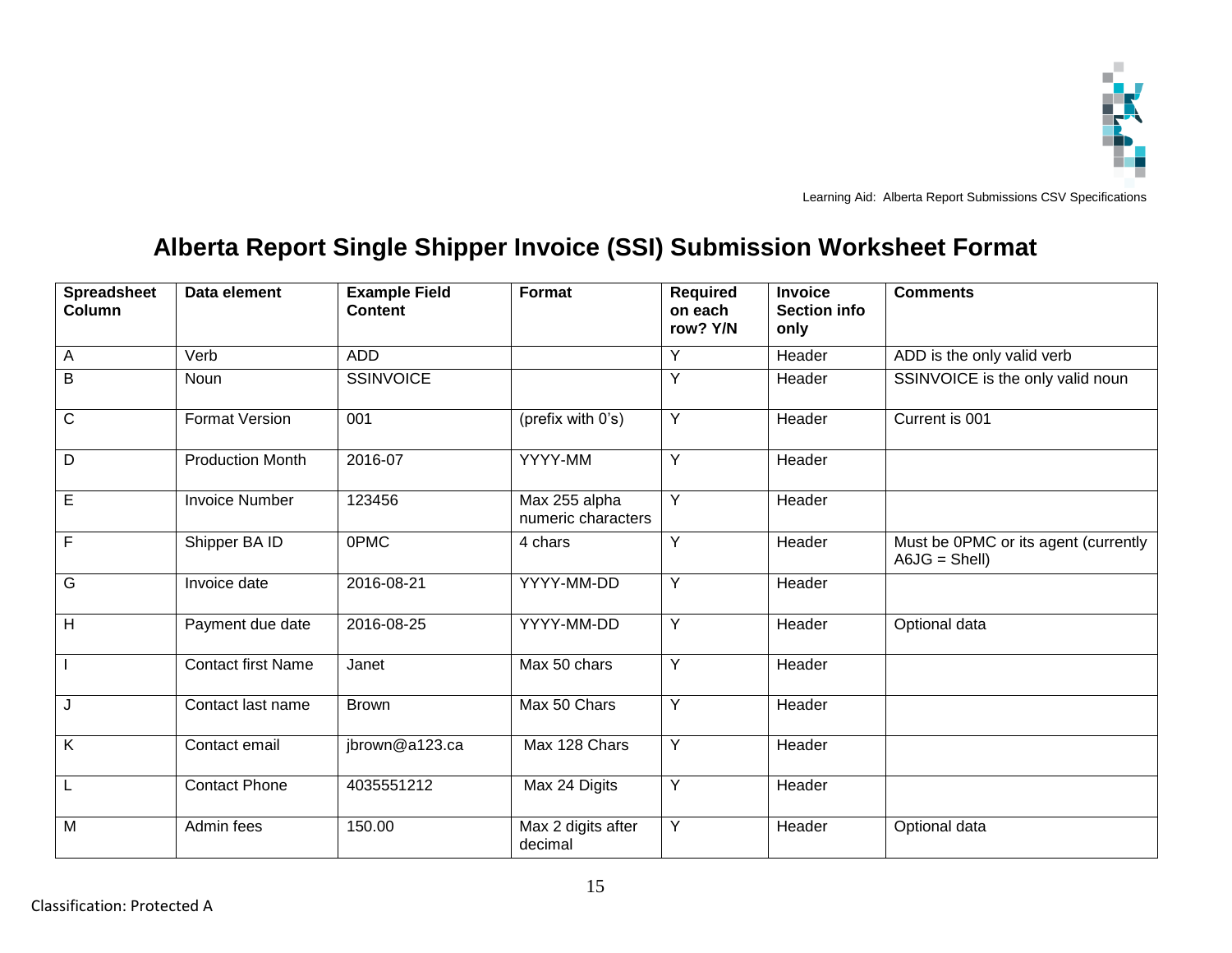

| <b>Spreadsheet</b><br><b>Column</b> | Data element                             | <b>Example Field</b><br><b>Content</b> | Format                        | <b>Required</b><br>on each<br>row? Y/N | <b>Invoice</b><br><b>Section info</b><br>only | <b>Comments</b>                                                                                  |
|-------------------------------------|------------------------------------------|----------------------------------------|-------------------------------|----------------------------------------|-----------------------------------------------|--------------------------------------------------------------------------------------------------|
| $\mathsf{N}$                        | Subtotal                                 |                                        | Max 2 digits after<br>decimal | $\overline{Y}$                         | Header                                        | Subtotal of the invoice before taxes.                                                            |
| $\circ$                             | Tax code 1                               | <b>PST</b>                             | 3 chars                       | Y                                      | Header                                        | Optional data PST, GST, HST or<br>UST are the only valid choices, 0, 1<br>or 2 tax pairs allowed |
| $\mathsf{P}$                        | Tax Amount 1                             |                                        | Max 2 digits after<br>decimal | Y                                      | Header                                        | Optional data                                                                                    |
| Q                                   | Tax code 2                               | <b>GST</b>                             | 3 chars                       | Y                                      | Header                                        | Optional data PST, GST, HST or<br>UST are the only valid choices, 0, 1<br>or 2 tax pairs allowed |
| $\mathsf{R}$                        | Tax Amount 2                             |                                        | Max 2 digits after<br>decimal | Y                                      | Header                                        | Optional data                                                                                    |
| S                                   | <b>Total Charges</b>                     |                                        | Max 2 digits after<br>decimal | Y                                      | Header                                        | <b>Total Payable</b>                                                                             |
| T                                   | Currency                                 | CAD                                    | 3 chars                       | Y                                      | Header                                        | CAD or USD are the only valid<br>currencies.                                                     |
| U                                   | Reference Code                           | 1234                                   | max 16 digits                 | Y                                      | Header                                        | Optional data If reported must be on<br>each line                                                |
| $\vee$                              | Submitting Facility<br>Province/State    | $\overline{AB}$                        | 2 chars                       | Ÿ                                      | Summary                                       |                                                                                                  |
| W                                   | <b>Submitting Facility</b><br>Type       | <b>TM</b>                              | 2 chars                       | Y                                      | Summary                                       |                                                                                                  |
| X                                   | <b>Submitting Facility</b><br>Identifier | 0001001                                | 7 digits (prefix with<br>0's) | Y                                      | Summary                                       | Must be 7 digits<br>For a listing of available SK and BC<br>facilities see Appendix B            |
| Y                                   | Stream Type                              | <b>CRD</b>                             | Max 3 char                    | Y                                      | Summary                                       | See Appendix A for valid stream<br>types                                                         |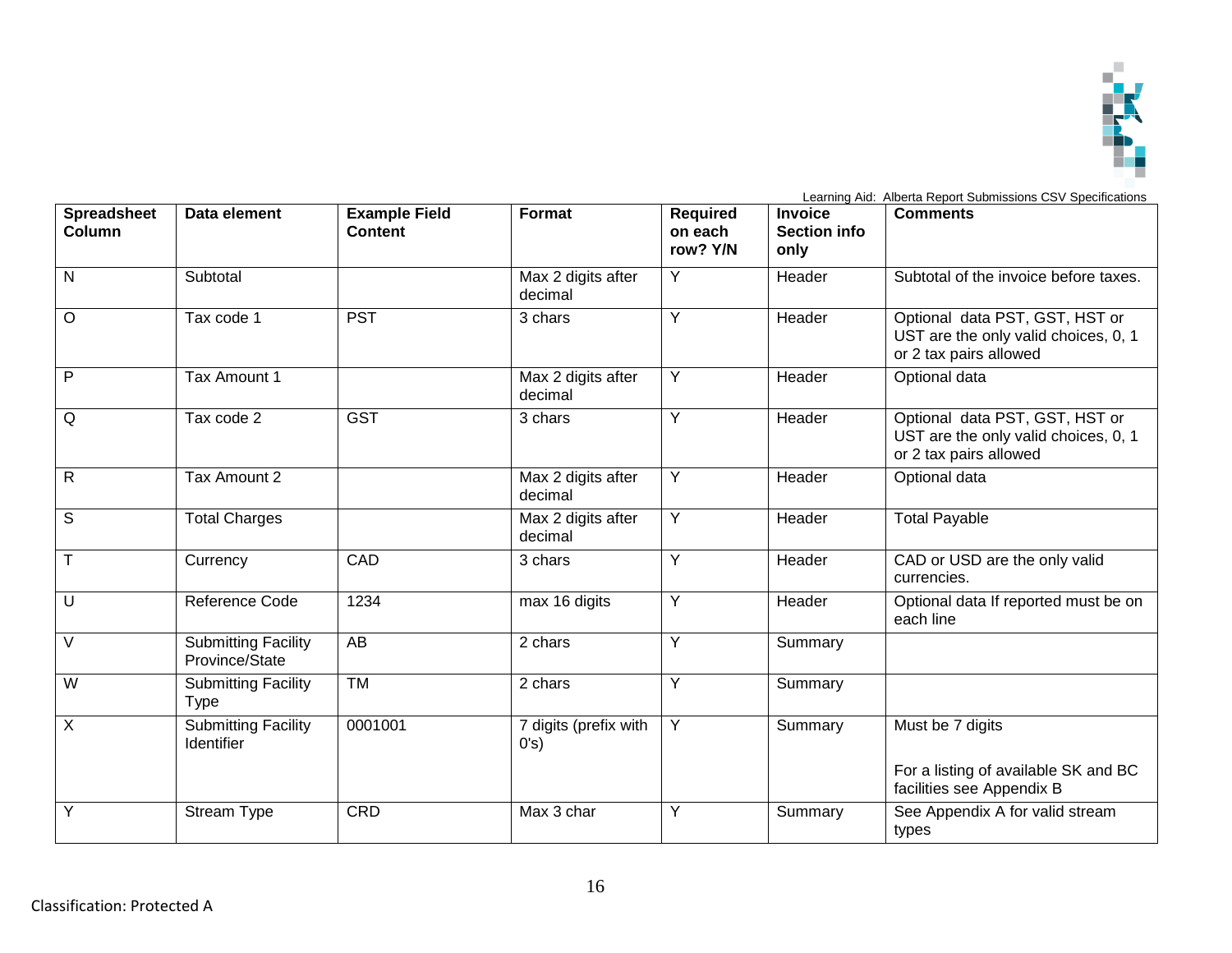

| <b>Spreadsheet</b><br>Column | Data element                                  | <b>Example Field</b><br><b>Content</b> | Format                                                    | <b>Required</b><br>on each<br>row? Y/N | <b>Invoice</b><br><b>Section info</b><br>only | <b>Comments</b>                                                                |
|------------------------------|-----------------------------------------------|----------------------------------------|-----------------------------------------------------------|----------------------------------------|-----------------------------------------------|--------------------------------------------------------------------------------|
| Z                            | Activity                                      | <b>RECCON</b>                          | max 12 chars                                              | ${\sf N}$                              | Details                                       | See Appendix B for valid activities                                            |
| AA                           | Description                                   |                                        | Max 255 Chars                                             | $\mathsf{N}$                           | Details                                       | Optional data unless activity is<br><b>OTHER</b>                               |
| AB                           | Connected From/To<br><b>Facility Province</b> | AB                                     | 2 chars                                                   | $\mathsf{N}$                           | <b>Details</b>                                | Can be AB, SK or BC                                                            |
| <b>AC</b>                    | Connected From/To<br><b>Facility Type</b>     | <b>BT</b>                              | 2 chars                                                   | $\mathsf{N}$                           | Details                                       | Must be valid facility type                                                    |
| <b>AD</b>                    | Connected From/To                             | 100055                                 | 7 digits (prefix with                                     | $\mathsf{N}$                           | <b>Details</b>                                | Must be 7 digits                                                               |
|                              | <b>Facility Identifier</b>                    |                                        | 0's)                                                      |                                        |                                               | For a list of the applicable SK or BC<br>Facilities see Appendix B             |
| AE                           | From/To Facility<br>Province                  | AB                                     | 2 chars                                                   | N                                      | Details                                       | Must be AB                                                                     |
| <b>AF</b>                    | From/To Facility<br><b>Type</b>               | BT                                     | 2 chars                                                   | $\mathsf{N}$                           | <b>Details</b>                                | Must be BT                                                                     |
| AG                           | From/To Facility<br>Identifier                | 0001011                                | 7 digits (prefix with<br>0's)                             | $\mathsf{N}$                           | <b>Details</b>                                | Must be 7 digits                                                               |
| AH                           | <b>Contract Number</b>                        | 1234-53                                | Max 255                                                   | $\mathsf{N}$                           | <b>Details</b>                                |                                                                                |
| $\overline{AI}$              | From/To BA<br>Province/State                  | $\overline{\mathsf{SK}}$               | 2 char                                                    | $\overline{N}$                         | Details                                       | AB or SK are the only valid choices                                            |
| AJ                           | From/To BA ID                                 | 0123 or 00123                          | Max 4 chars for AB<br>or 5 for SK (prefix<br>with $0's$ ) | $\mathsf{N}$                           | Details                                       | Must be valid BA in the applicable<br>province                                 |
| AK                           | Density                                       |                                        | Max 1 digit after<br>decimal                              | ${\sf N}$                              | Details                                       |                                                                                |
| <b>AL</b>                    | <b>Density Qualifier</b>                      |                                        | Max 1 char                                                | $\mathsf{N}$                           | Details                                       | Must be one of the following:<br>A - Analysis<br>$E -$ Estimate<br>P - Penalty |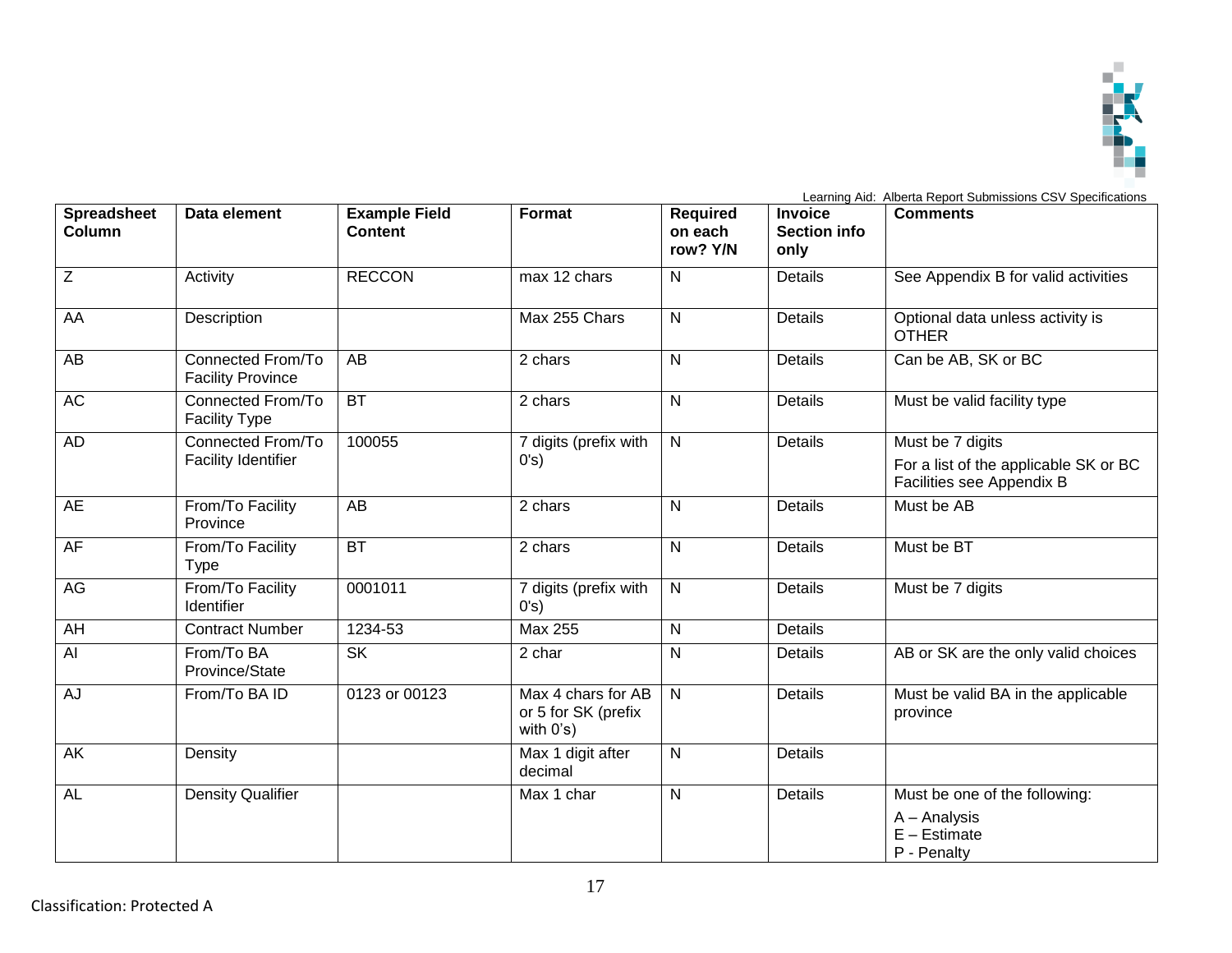

| <b>Spreadsheet</b><br>Column | Data element             | <b>Example Field</b><br><b>Content</b> | Format                        | <b>Required</b><br>on each<br>row? Y/N | <b>Invoice</b><br><b>Section info</b><br>only | <b>Comments</b>                                                                                        |
|------------------------------|--------------------------|----------------------------------------|-------------------------------|----------------------------------------|-----------------------------------------------|--------------------------------------------------------------------------------------------------------|
|                              |                          |                                        |                               |                                        |                                               | W - Weighted Average                                                                                   |
| AM                           | Density date             |                                        | YYYY-MM                       | $\overline{\mathsf{N}}$                | Details                                       |                                                                                                        |
| AN                           | Sulphur                  |                                        | Max 2 digit after<br>decimal  | $\mathsf{N}$                           | <b>Details</b>                                |                                                                                                        |
| <b>AO</b>                    | <b>Sulphur Qualifier</b> |                                        | Max 1 char                    | ${\sf N}$                              | Details                                       | Must be one of the following:<br>A - Analysis<br>$E -$ Estimate<br>P - Penalty<br>W - Weighted Average |
| AP                           | <b>Sulphur Date</b>      |                                        | YYYY-MM                       |                                        |                                               |                                                                                                        |
| AQ                           | <b>Butane</b>            |                                        | Max 2 digit after<br>decimal  | $\mathsf{N}$                           | <b>Details</b>                                |                                                                                                        |
| <b>AR</b>                    | <b>Butane Qualifier</b>  |                                        | Max 1 char                    | $\mathsf{N}$                           | <b>Details</b>                                | Must be one of the following:<br>A - Analysis<br>$E -$ Estimate<br>P - Penalty<br>W - Weighted Average |
| <b>AS</b>                    | <b>Butane Date</b>       |                                        | YYYY-MM                       | $\overline{\mathsf{N}}$                | <b>Details</b>                                |                                                                                                        |
| AT                           | Propane                  |                                        | Max 2 digits after<br>decimal | $\overline{\mathsf{N}}$                | <b>Details</b>                                |                                                                                                        |
| AU                           | Propane Qualifier        |                                        | Max 1 char                    | $\mathsf{N}$                           | <b>Details</b>                                | Must be one of the following:<br>A - Analysis<br>$E -$ Estimate<br>P - Penalty<br>W - Weighted Average |
| AV                           | Propane Date             |                                        | YYYY-MM                       | $\mathsf{N}$                           | <b>Details</b>                                |                                                                                                        |
| AW                           | <b>Base Price</b>        |                                        | Max 2 digits after<br>decimal | $\mathsf{N}$                           | Deductions                                    |                                                                                                        |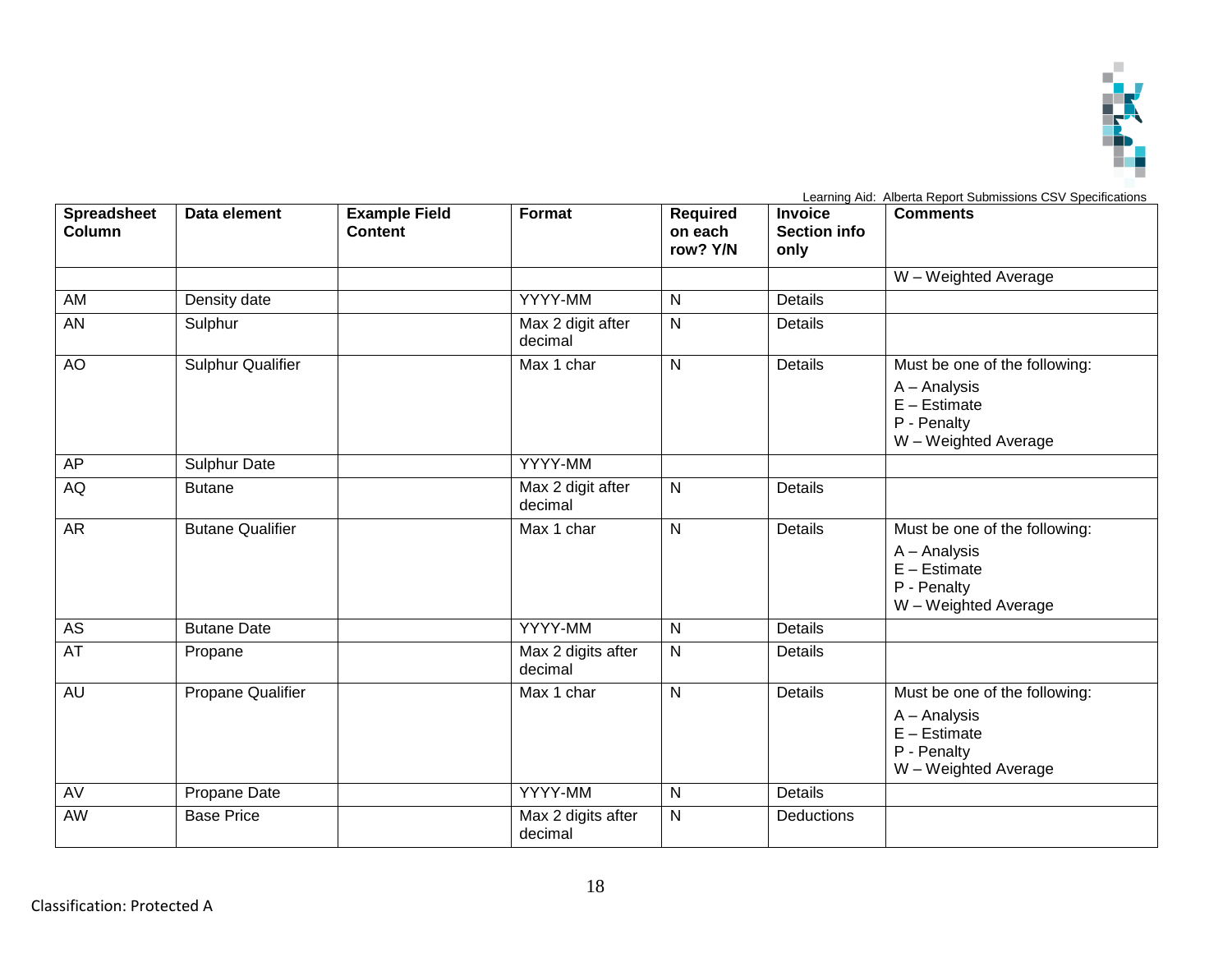

| <b>Spreadsheet</b><br>Column | Data element                    | <b>Example Field</b><br><b>Content</b> | <b>Format</b>                 | <b>Required</b><br>on each<br>row? Y/N | <b>Invoice</b><br><b>Section info</b><br>only | <b>Comments</b>                                                  |
|------------------------------|---------------------------------|----------------------------------------|-------------------------------|----------------------------------------|-----------------------------------------------|------------------------------------------------------------------|
| AX                           | <b>Deduction Type</b>           | <b>EDI</b>                             | Max 8 Chars                   | Ν                                      | Deductions                                    | Refer to Appendix C for valid<br>deduction Types                 |
| AY                           | <b>Deduction Rate</b>           |                                        | Max 6 digits after<br>decimal | N                                      | Deductions                                    |                                                                  |
| AZ                           | <b>Deduction</b><br>Description |                                        | Max 255 Chars                 | N                                      | Deductions                                    | Required when deduction type is<br><b>OTHER</b>                  |
| <b>BA</b>                    | Net Price                       |                                        | Max 2 digits after<br>decimal | N                                      | <b>Deductions</b>                             |                                                                  |
| <b>BB</b>                    | Volume                          |                                        | Max 1 digit after<br>decimal  | N                                      | <b>Deductions</b>                             |                                                                  |
| <b>BC</b>                    | Rate                            | 1.125364                               | Max 6 digits after<br>decimal | N                                      | Deductions                                    |                                                                  |
| <b>BD</b>                    | Quantity                        |                                        | No decimals                   | N                                      | Deductions                                    |                                                                  |
| <b>BE</b>                    | <b>Flat Rate</b>                |                                        | Max 2 digits after<br>decimal | N                                      | <b>Deductions</b>                             |                                                                  |
| <b>BF</b>                    | Value                           |                                        | Max 2 digits after<br>decimal | N                                      | <b>Deductions</b>                             | Flat Fee multiplied by the quantity<br>should equal Total Value. |

**Please note: When including Header information each row must include the same information. Please note: Optional Data if supplied must be in each row if "Required on each row?" is Y**

**NOTE:** Please double-click [here](https://www.petrinex.ca/LC/Documents/SSI_CVS_Example.xlsx) to view/edit the CSV format.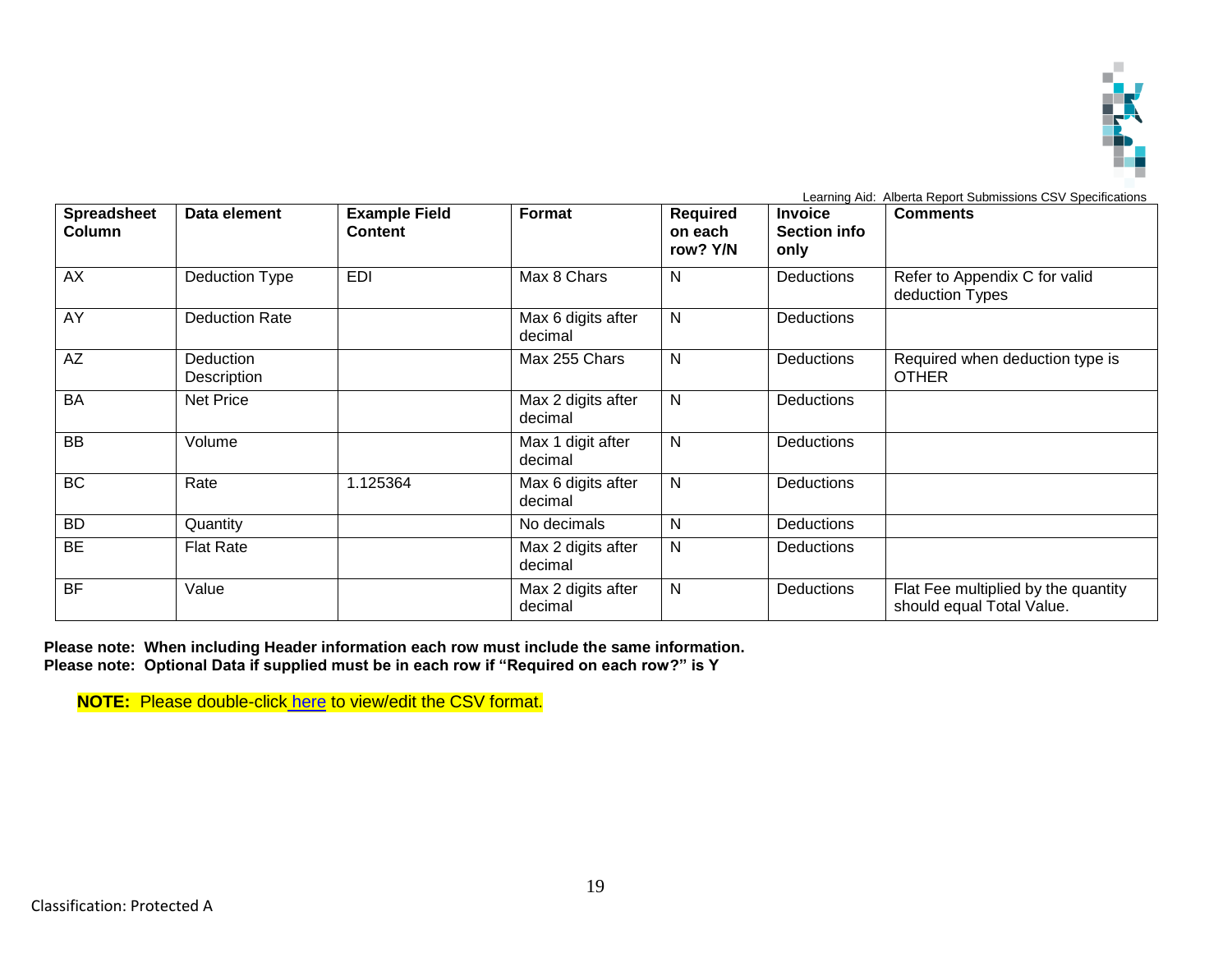

# **Appendix A – Stream Types**

| <b>Stream Type ID</b> | <b>Stream Type Description</b>     |
|-----------------------|------------------------------------|
| <b>ACR</b>            | <b>Boundary Lake Sour</b>          |
| <b>BR</b>             | <b>Bow River</b>                   |
| $C5+$                 | Condensate                         |
| CAL                   | <b>Central Alberta</b>             |
| <b>CRD</b>            | Crude                              |
| <b>CRW</b>            | <b>Segregated Sweet Condensate</b> |
| F                     | Fosterton                          |
| <b>GEH</b>            | <b>Gibson Edmonton Heavy</b>       |
| <b>HSO</b>            | <b>Heavy Sour Oil</b>              |
| <b>LLB</b>            | Lloydminster Blend                 |
| <b>LLK</b>            | <b>Lloyd Kerrobert</b>             |
| <b>LSB</b>            | Light Sour Blend Originating In    |
|                       | Saskatchewan and Manitoba          |
| <b>LSO</b>            | <b>Light Sour Crude</b>            |
| <b>MBL</b>            | <b>Hardisty Light Sour</b>         |
| <b>MSO</b>            | Medium Sour - Actually A Light     |
|                       | Sour Blend                         |
| <b>MSW</b>            | <b>Light Sweet Crude</b>           |
| <b>SHE</b>            | <b>Edmonton High Sulphur Sour</b>  |
| <b>SLE</b>            | <b>Edmonton Low Sulphur Sour</b>   |
| <b>SO</b>             | <b>Sour Crude</b>                  |
| <b>SW</b>             | <b>Sweet Crude</b>                 |
| <b>WCB</b>            | <b>Western Canadian Blend</b>      |
| <b>WCS</b>            | <b>Western Canadian Select</b>     |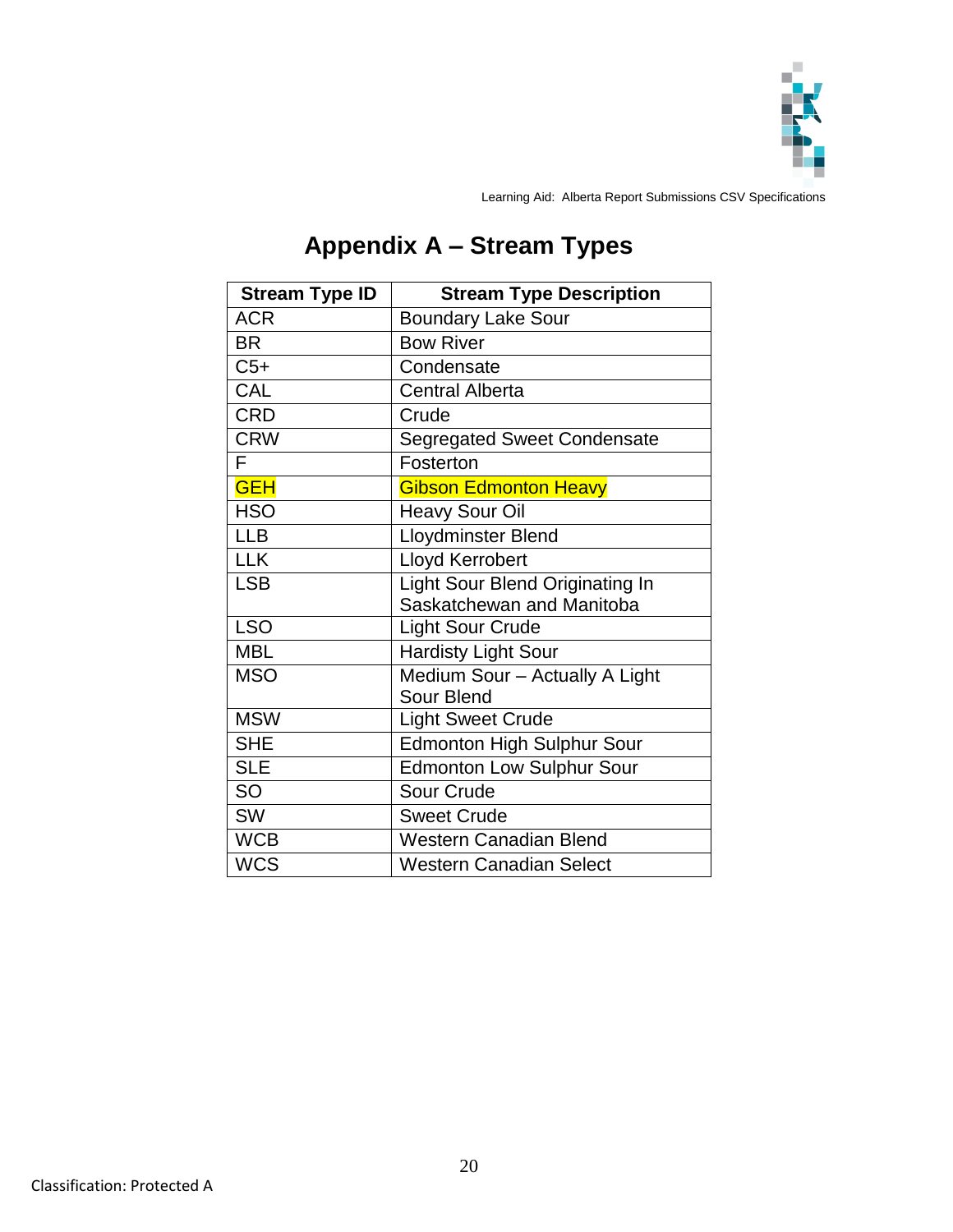

## **Appendix B – Activity Codes**

The following activity codes have been identified for APMC Invoice Reporting:

| <b>Activity Code</b> | <b>SSI</b> | <b>Tariff</b> | EQ      | <b>Activity description</b>           |
|----------------------|------------|---------------|---------|---------------------------------------|
| <b>DILUENT</b>       | X          | X             |         | <b>Diluent</b>                        |
| <b>EDI</b>           | X          | X             |         | <b>EDI Fee</b>                        |
| LOSSCR               | X          | X             |         | <b>Loss Allowance Credit</b>          |
| LOWVOL               | X          |               |         | Low Volume Surcharge                  |
| <b>OTHER</b>         | X          | X             |         | Other                                 |
| <b>OVRSHRT</b>       |            | X             |         | <b>Allocated Metering Differences</b> |
| <b>RECCON</b>        | X          | X             | X.      | <b>Receipt Connected</b>              |
| <b>RECTRK</b>        | X          | X             | X       | <b>Receipt Trucked</b>                |
| <b>TAF</b>           | X          | X             |         | <b>Transfer Admin Fee</b>             |
| <b>TRFIF</b>         | X          | X             | $\sf X$ | <b>Transfer In Facility</b>           |
| <b>TRFIS</b>         |            | X             |         | <b>Transfer In Shipper</b>            |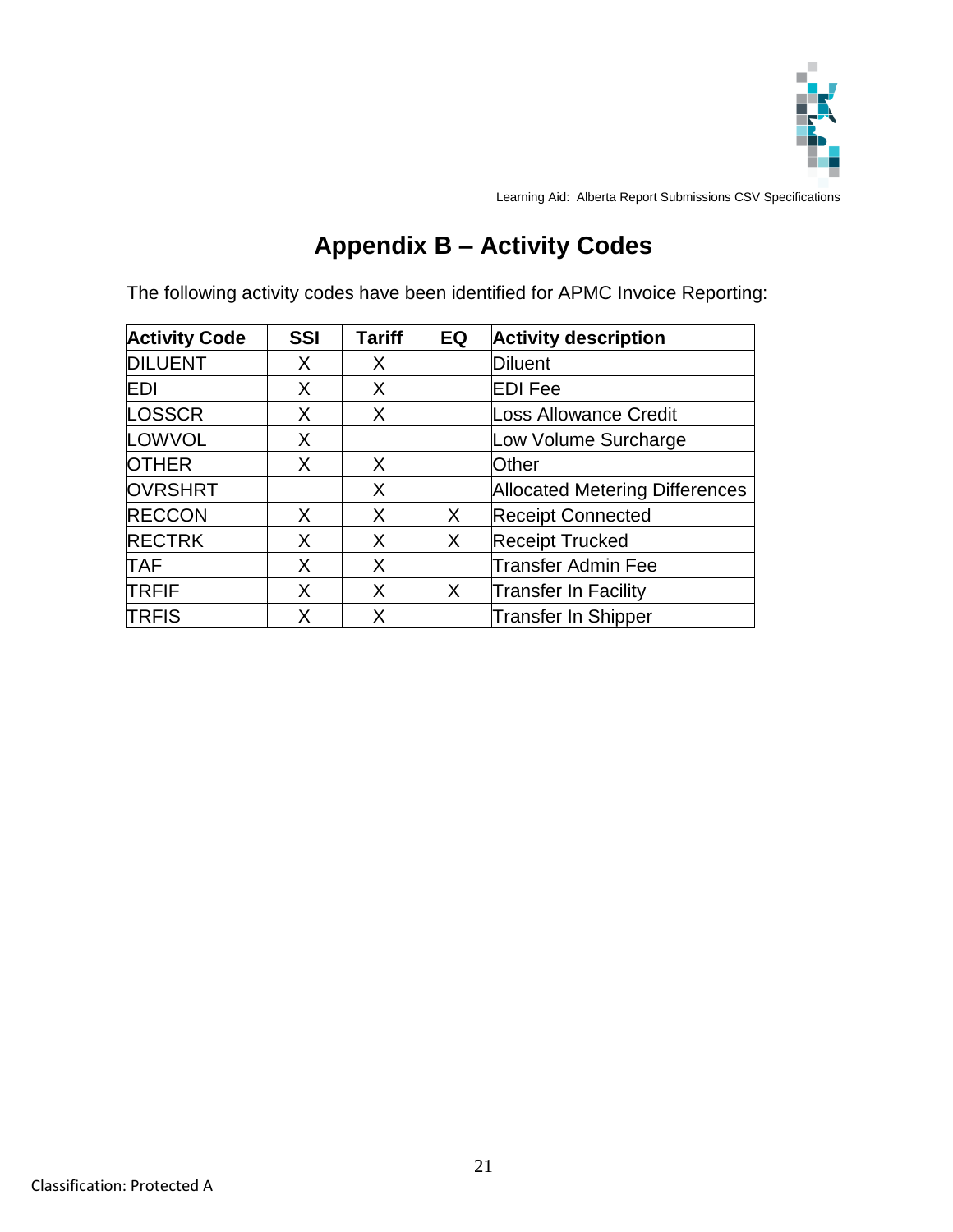

## **Appendix C – SSI Deduction Codes**

The following deduction codes have been identified for APMC Invoice Reporting:

| <b>Deduction Code</b> | <b>Deduction description</b> |
|-----------------------|------------------------------|
| EDI                   | <b>EDI Fee</b>               |
| <b>FIRMSRV</b>        | <b>Firm Service Fees</b>     |
| <b>LOSS</b>           | Loss Allowance               |
| <b>MKTDIFF</b>        | <b>Market Differential</b>   |
| <b>OTHER</b>          | Other                        |
| <b>QUALITY</b>        | <b>Quality Adjustment</b>    |
| <b>TARIFF</b>         | Tariff                       |
| <b>TRANSFER</b>       | <b>Transfer Fee</b>          |
| WADF1                 | WADF1                        |
| WADF <sub>2</sub>     | WADF <sub>2</sub>            |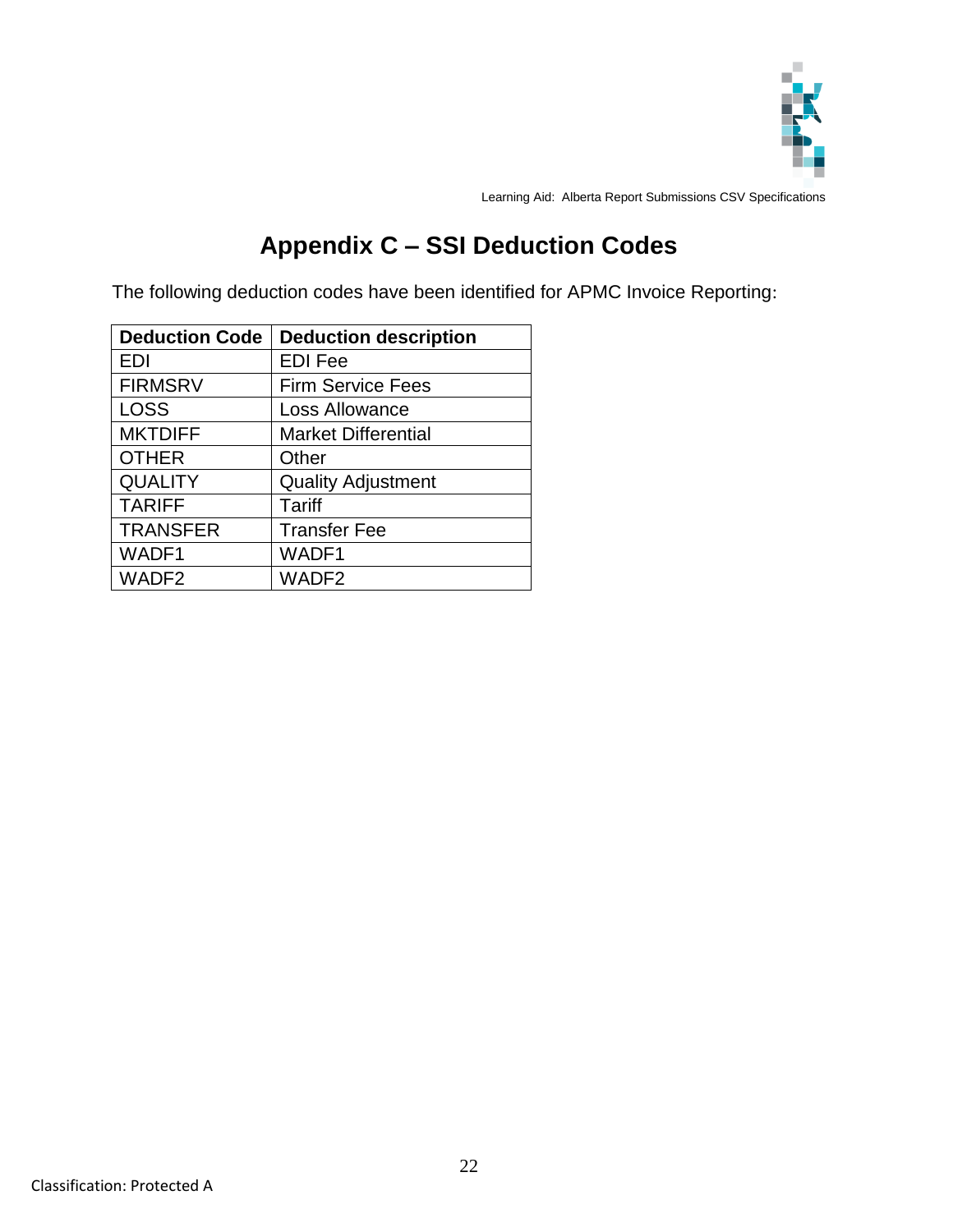

#### **Appendix D – Acceptable Out-of-Province Facilities for Submitting Facility and Connected From/To Facility**

#### **Saskatchewan**

| SKCT0010821 - Baytex Tangleflags 8-24 Cleaning Plt |
|----------------------------------------------------|
| SKCT0012003 - Secure Kindersley FST                |
| SKCT0012046 - Baytex Buzzard 16-27-47-26W3 CT      |
| SKCTC100012 - Husky Landrose Cleaning Plant        |
| SKCTC100014 - Husky Tangleflags 13-36              |
| SKCTC100015 - Husky Lashburn Cleaning Plant        |
| SKCTC100018 - Secure Silverdale                    |
| SKCTC100169 - CNRL East Till Cleaning Plant        |
| SKCTC100883 - CNRL Golden Lake Cleaning Plant      |
| SKCTC100887 - Caltex Dulwich Cleaning Plant        |
| SKPLOP00013 - Husky Pipeline                       |
| SKPLOP00015 - Manito Pipeline                      |
| SKPLOP00018 - South Saskatchewan Pipeline          |
| SKPLOP00060 - Mid Sask Pipeline (Light)            |
| SKPL0025881 - Kerrrobert Lite Pipeline System      |
| SKTM0013727 - Altex New Lashburn Terminal          |
| SKTM0026182 - Secure Kerrobert Terminal            |
| SKTMTT10002 - Dodsland Terminal                    |
| SKTMTT10007 - Dodsland Cleaning Plant Terminal     |
| SKTMTT13003 - Tangleflags Terminal                 |
| SKTMTT13004 - Altex Lashburn Terminal              |
| SKTMTT13006 - Husky Landrose Terminal              |
| SKTMTT18002 - Gull Lake Terminal (Gibson)          |
| SKTMTT15003 - Dulwich Terminal                     |
| SKTMTT18008 - Gull Lake Terminal (Plains)          |
| SKTMTT21002 - Plover Lake Cleaning & Terminal      |

NOTE: If a Saskatchewan CTP Facility identified above is reported in pipeline splits as the Receiving Facility, it must also be reported as the CTP Facility.

#### **British Columbia**

BC TM 0007341 – Boundary Lake Terminal BC CT 0007341 – Boundary Lake Custom Treater BC OM 0008633 – Secure Dawson Creek FST BC PT 0000300 – Plateau Delivery BC PT 0000400 – Boundary Lake BC PT 0000444 – Taylor Terminal BC PT 0000500 – BC Light